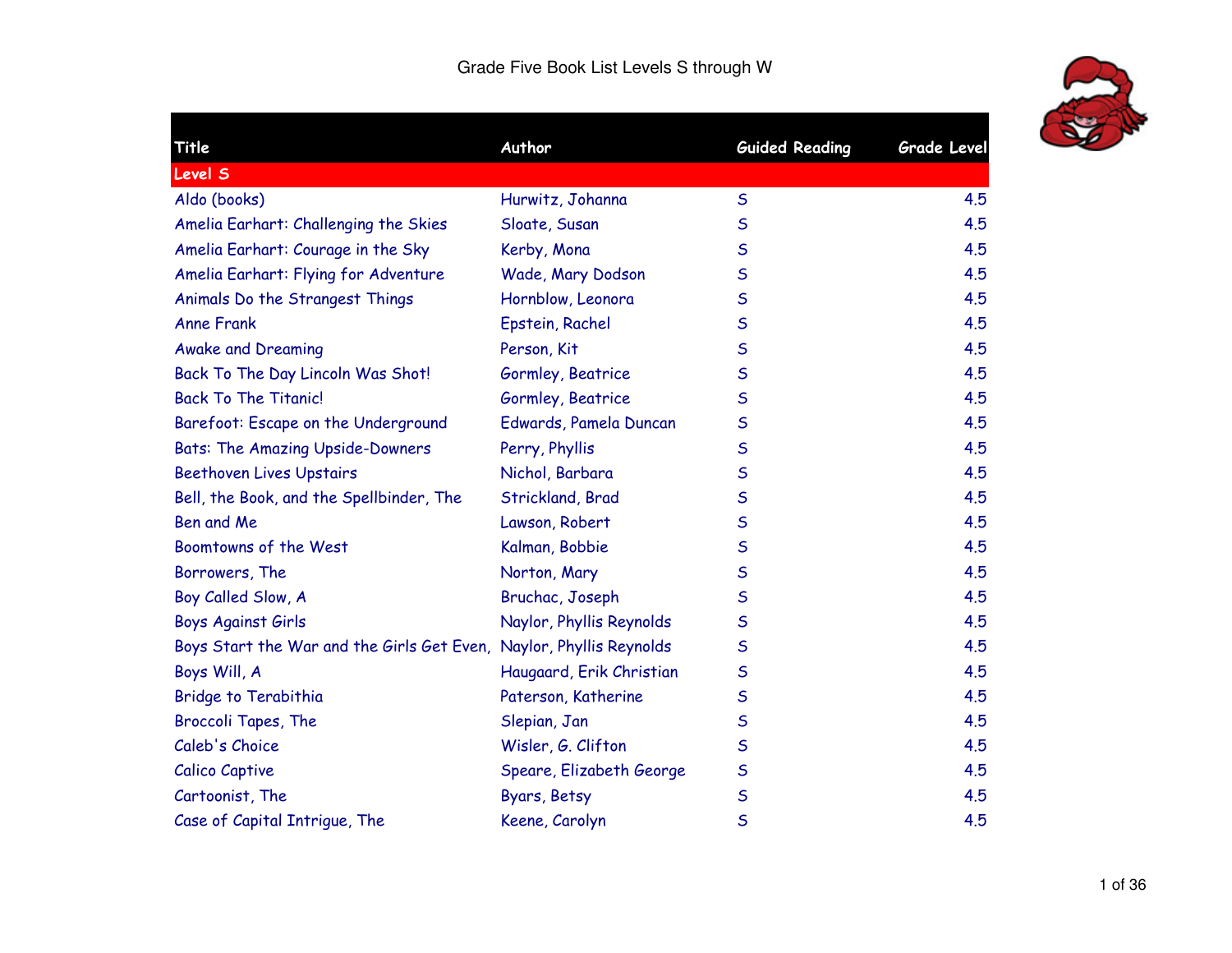

| Title                                     | Author                         | <b>Guided Reading</b> | Grade Level |
|-------------------------------------------|--------------------------------|-----------------------|-------------|
| Case of the Captured Queen                | Keene, Carolyn                 | $\sf S$               | 4.5         |
| Case of the Dangerous Solution, The       | Keene, Carolyn                 | $\mathsf{S}$          | 4.5         |
| Case of the Floating Crime, The           | Keene, Carolyn                 | $\mathsf{S}$          | 4.5         |
| Case of the Twin Teddy Bears, The         | Keene, Carolyn                 | S                     | 4.5         |
| Cat!                                      | Kroll, Virginia L.             | $\mathsf S$           | 4.5         |
| Change The Locks                          | French, Simon                  | $\mathsf{S}$          | 4.5         |
| Chester Cricket's New Home                | Selden, George                 | S                     | 4.5         |
| Chester Cricket's Pigeon Ride             | Selden, George                 | $\mathsf{S}$          | 4.5         |
| Children of the Longhouse                 | Bruchac, Joseph                | $\mathsf S$           | 4.5         |
| Cold and Hot Winter                       | Hurwitz, Johanna               | $\sf S$               | 4.5         |
| Colin Powell: Straight to the Top         | Blue, Rose & Naden, Corinne J. | $\mathsf{S}$          | 4.5         |
| Cowboy Trade, The                         | Rounds, Glen                   | $\mathsf S$           | 4.5         |
| Cricket in Times Square, The              | Selden, George                 | $\mathsf{S}$          | 4.5         |
| Cry of the Crow, The                      | George, Jean Craighead         | S                     | 4.5         |
| <b>Disappearing Acts</b>                  | Byars, Betsy                   | $\mathsf{S}$          | 4.5         |
| Dollhouse Murders, The                    | Wright, Betty                  | $\mathsf{S}$          | 4.5         |
| Don't Split the Pole: Tales of Down-Home  | Tate, Eleanora E.              | $\mathsf S$           | 4.5         |
| Eagle Song                                | Bruchac, Joseph                | $\mathsf{S}$          | 4.5         |
| Earthquake!: A Story of Old San Francisco | Kudlinski, Kathleen V.         | S                     | 4.5         |
| Eat Up, Gemma                             | Hayes, Sarah                   | $\mathsf{S}$          | 4.5         |
| Eenie, Meamie, Murphy, NO!                | McKenna, Colleen               | $\mathsf{S}$          | 4.5         |
| Eleanor                                   | Cooney, Barbara                | $\mathsf S$           | 4.5         |
| Eureka! It's an Airplane                  | Bendick, Jeanne                | $\mathsf S$           | 4.5         |
| <b>Experiments with Heat</b>              | Walter, Oleksy                 | S                     | 4.5         |
| <b>Experiments with Magnets</b>           | Challand, Helen                | $\mathsf{S}$          | 4.5         |
| Facing West: A Story of the Oregon Trail  | Kudlinski, Kathleen V.         | $\mathsf S$           | 4.5         |
| Facts and Fun About the Presidents        | Sullivan, George               | $\sf S$               | 4.5         |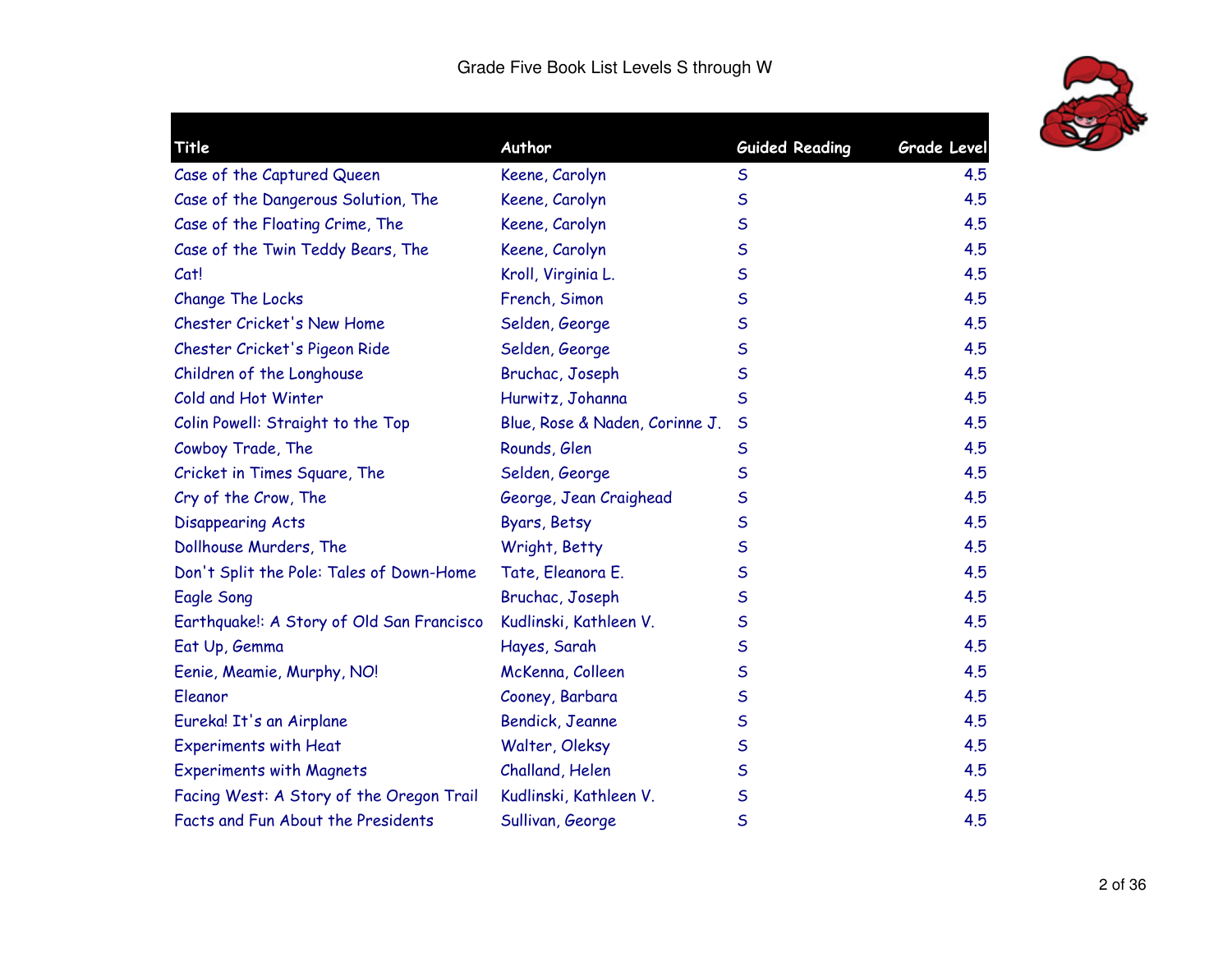

| Title                                                   | Author                     | <b>Guided Reading</b> | <b>Grade Level</b> |
|---------------------------------------------------------|----------------------------|-----------------------|--------------------|
| <b>Family Tree</b>                                      | Ayres, Katherine           | $\mathsf S$           | 4.5                |
| Felita                                                  | Mohr, Nicholasa            | S                     | 4.5                |
| Fifth Grade: Here Comes Trouble                         | McKenna, Colleen           | $\mathsf S$           | 4.5                |
| <b>Fig Pudding</b>                                      | McKenna, Colleen           | S                     | 4.5                |
| Figure in the Shadows, The                              | Bellairs, John             | S                     | 4.5                |
| <b>Finding Buck McHenry</b>                             | Slote, Alfred              | S                     | 4.5                |
| Fish Do the Strangest Things                            | Hornblow, Leonora          | S                     | 4.5                |
| Flying Flea, Callie, and Me, The                        | Wallace, Carol & Bill      | S                     | 4.5                |
| Friendship and the Gold Cadillac, The                   | Taylor, Mildred            | S                     | 4.5                |
| Friendship, The                                         | Taylor, Mildred            | S                     | 4.5                |
| From the Mixed-up Files of Mrs. Basil E.                | Konigsburg, E.L.           | $\mathsf S$           | 4.5                |
| Future-Telling Lady and Other Stories, The Berry, James |                            | S                     | 4.5                |
| Gentle Annie: The true Story of the                     | Shura, Mary Frances        | $\mathsf S$           | 4.5                |
| Georgia O'Keefe                                         | Turner, Robyn Montana      | $\mathsf S$           | 4.5                |
| Ghostmobile, The                                        | Tapp, Kathy Kennedy        | S                     | 4.5                |
| Gift-Giver, The                                         | Hansen, Joyce              | $\mathsf S$           | 4.5                |
| Glory Girl, The                                         | Byars, Betsy               | S                     | 4.5                |
| Gold Cadillac, The                                      | Taylor, Mildred            | $\mathsf S$           | 4.5                |
| Gold Dust Letters, The                                  | Lisle, Janet Taylor        | S                     | 4.5                |
| Good Master, The                                        | Seredy, Kate               | S                     | 4.5                |
| Good-Bye My Wishing Star                                | Grove, Vicki               | $\mathsf S$           | 4.5                |
| Grand Escape, The                                       | Naylor, Phyllis Reynolds   | S                     | 4.5                |
| Great Dimpole Oak, The                                  | Lisle, Janet Taylor        | S                     | 4.5                |
| <b>Great Expectations</b>                               | Dickens, Charles: Bullseye | $\mathsf S$           | 4.5                |
| Great Gilly Hopkins, The                                | Paterson, Katherine        | $\mathsf S$           | 4.5                |
| <b>Guinea Pigs</b>                                      | Hansen, Elvig              | $\mathsf S$           | 4.5                |
| Harry and Chicken                                       | Sheldon, Dyan              | $\mathsf S$           | 4.5                |
|                                                         |                            |                       |                    |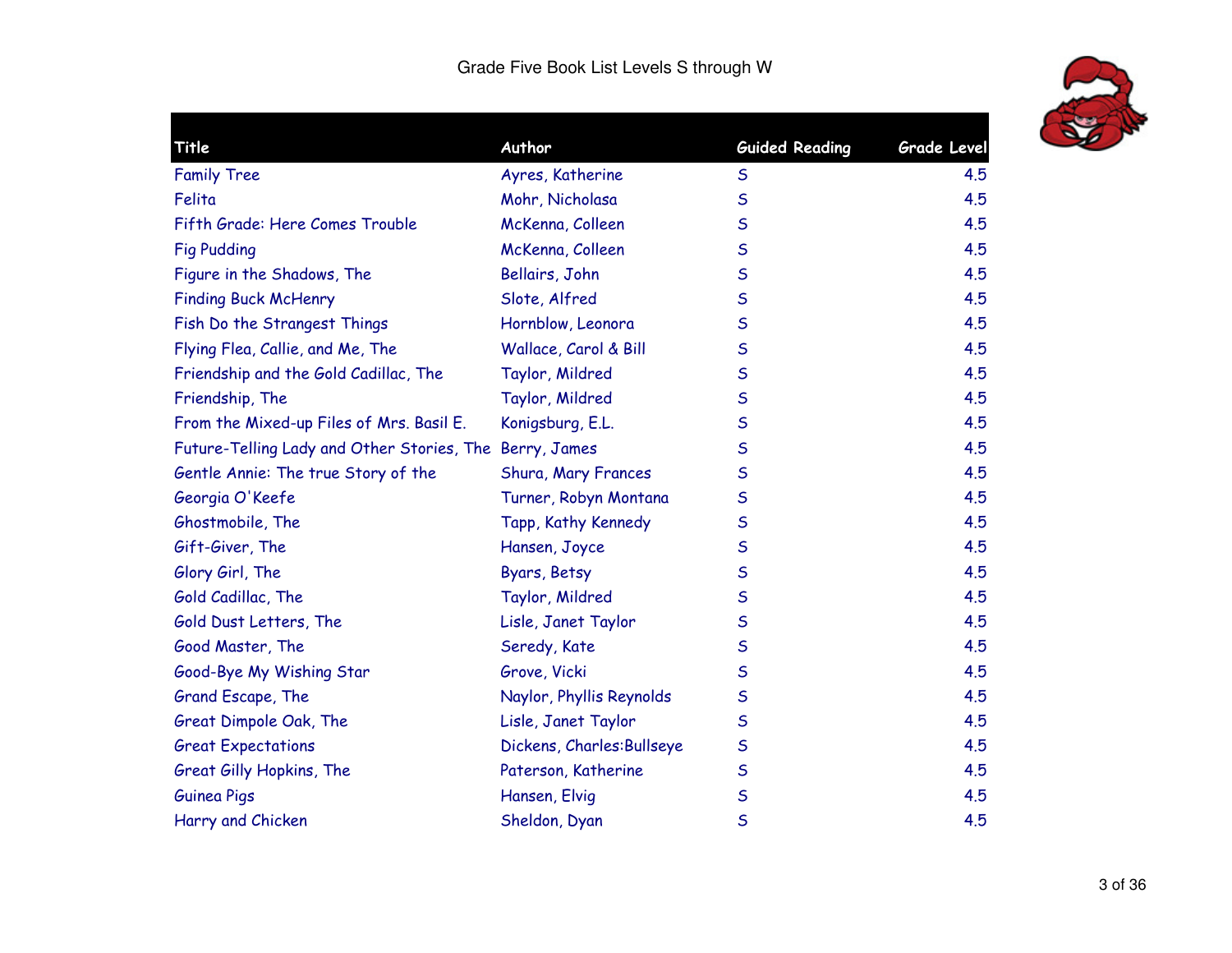

| Title                                    | Author                | <b>Guided Reading</b> | Grade Level |
|------------------------------------------|-----------------------|-----------------------|-------------|
| Harry On Vacation                        | Sheldon, Dyan         | $\mathsf S$           | 4.5         |
| Harry the Explorer                       | Sheldon, Dyan         | $\mathsf S$           | 4.5         |
| Hey World, Here I Am!                    | Little, Jean          | $\mathsf S$           | 4.5         |
| Hiroshima                                | Yep, Laurence         | $\mathsf S$           | 4.5         |
| Home for the Howl-idays                  | Regan, Dian Curtis    | $\mathsf S$           | 4.5         |
| House in the Snow, The                   | Engh, M.J.            | $\mathsf S$           | 4.5         |
| House with a Clock in its Walls, The     | Bellairs, John        | $\mathsf S$           | 4.5         |
| I Am the Ice Worm                        | Easley, Mary Ann      | $\mathsf S$           | 4.5         |
| I Was a Sixth Grade Alien                | Coville, Bruce        | $\mathsf S$           | 4.5         |
| In the Year of the Boar and Jackie       | Lord, Bette Bao       | $\mathsf{S}$          | 4.5         |
| <b>Insects Do the Strangest Things</b>   | Hornblow, Leonora     | $\mathsf S$           | 4.5         |
| It's Not Easy Being George               | Smith, Janice Lee     | $\mathsf S$           | 4.5         |
| Jackie Robinson and the Breaking of the  | Shorto, Russell       | S                     | 4.5         |
| Journey                                  | MacLachlan, Patricia  | $\mathsf S$           | 4.5         |
| Journey                                  | MacLachlan, Patricia  | $\mathsf S$           | 4.5         |
| Journey Home, The                        | Holland, Isabelle     | $\mathsf{S}$          | 4.5         |
| Journey to Jo'burg                       | Naidoo, Beverly       | S                     | 4.5         |
| <b>Kid Power</b>                         | Pfeffer, Susan Beth   | S                     | 4.5         |
| Koko's Kitten                            | Patterson, Francine   | $\mathsf S$           | 4.5         |
| Lamp from the Warlock's Tomb, The        | Bellairs, John        | $\mathsf S$           | 4.5         |
| Letter, the Witch, and the Ring, The     | Bellairs, John        | $\mathsf S$           | 4.5         |
| Letters from Rifka                       | Besse, Karen          | $\mathsf S$           | 4.5         |
| Lewis & Clark: Explorers of the American | Kroll, Steven         | $\mathsf{S}$          | 4.5         |
| Lily's Crossing                          | Giff Patricia / Dell  | $\mathsf S$           | 4.5         |
| Little House on the Prairie              | Wilder, Laura Ingalls | $\mathsf S$           | 4.5         |
| Little Town on the Prairie               | Wilder, Laura Ingalls | $\mathsf S$           | 4.5         |
| Love Me, Love My Broccoli                | Peters, Julie Anne    | $\mathsf S$           | 4.5         |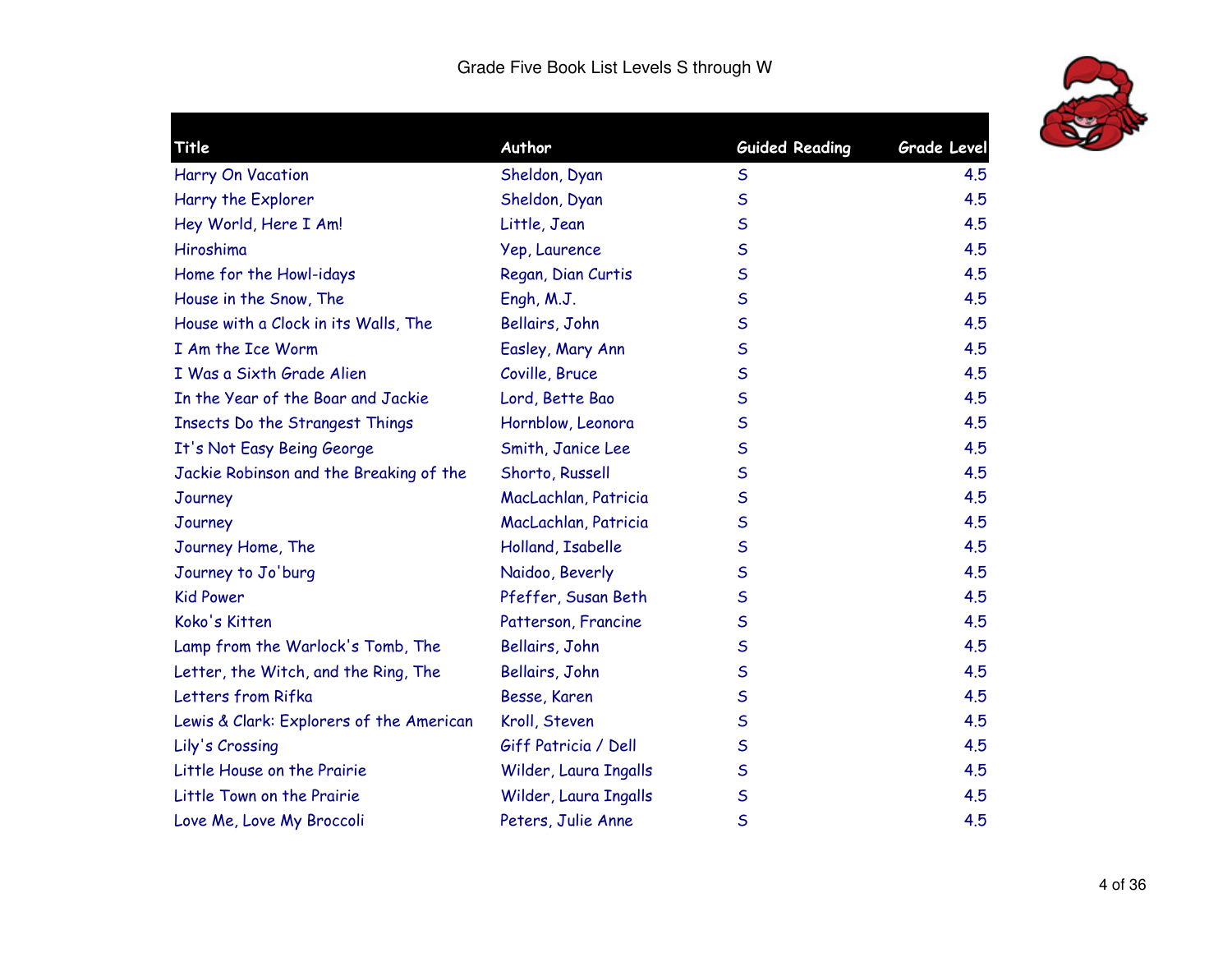

| Title                                    | Author                  | <b>Guided Reading</b> | <b>Grade Level</b> |
|------------------------------------------|-------------------------|-----------------------|--------------------|
| Man From The Sky                         | Avi                     | $\sf S$               | 4.5                |
| Man Who Kept His Heart in a Bucket, The  | Levitin, Sonia          | $\mathsf S$           | 4.5                |
| Mansion in the Mist, The                 | Bellairs, John          | $\mathsf{S}$          | 4.5                |
| Martin Luther King Day                   | Lowery, Linda           | $\mathsf S$           | 4.5                |
| Mary McLeod Bethune-Voice of Black Hope  | Meltzer. Milton         | $\mathsf S$           | 4.5                |
| Matilda                                  | Dahl Roald              | S                     | 4.5                |
| Me, Mop, and the Moondance Kid           | Myers, Walter Dean      | $\mathsf S$           | 4.5                |
| Mississippi Bridge                       | Taylor, Mildred         | $\mathsf S$           | 4.5                |
| Misty of Chincoteague                    | Henry, Marguerite       | $\mathsf S$           | 4.5                |
| Monster of the Year                      | Coville, Bruce          | $\mathsf S$           | 4.5                |
| More Perfect Union: The Story of Our     | Maestro, Betsy & Giulio | $\mathsf S$           | 4.5                |
| Morning Girl                             | Dorris, Michael         | $\mathsf S$           | 4.5                |
| Mr. President: A Book of U.S. Presidents | Sullivan, George        | $\mathsf S$           | 4.5                |
| My Life in Dog Years                     | Paulsen, Gary           | S                     | 4.5                |
| My Sister Annie                          | Dodds, Bill             | $\mathsf S$           | 4.5                |
| My Teacher Flunked the Planet            | Coville, Bruce          | $\mathsf S$           | 4.5                |
| My Teacher Fried My Brains               | Coville, Bruce          | $\mathsf S$           | 4.5                |
| My Teacher Glows in the Dark             | Coville, Bruce          | $\mathsf{S}$          | 4.5                |
| My Teacher Is an Alien                   | Coville, Bruce          | $\mathsf S$           | 4.5                |
| Night Swimmers, The                      | Byars, Betsy            | $\mathsf S$           | 4.5                |
| Night Without Stars, A                   | Howe, James             | $\sf S$               | 4.5                |
| Off and Running                          | Soto, Gary              | $\mathsf S$           | 4.5                |
| Old Meadow, The                          | Selden, George          | $\mathsf S$           | 4.5                |
| On My Honor                              | Bauer, Marion Dane      | $\mathsf S$           | 4.5                |
| On the Way Home                          | Wilder, Laura Ingalls   | $\mathsf S$           | 4.5                |
| Once on this Island                      | Whelan, Gloria          | $\mathsf S$           | 4.5                |
| One Giant Leap                           | Fraser, Mary Ann        | $\mathsf S$           | 4.5                |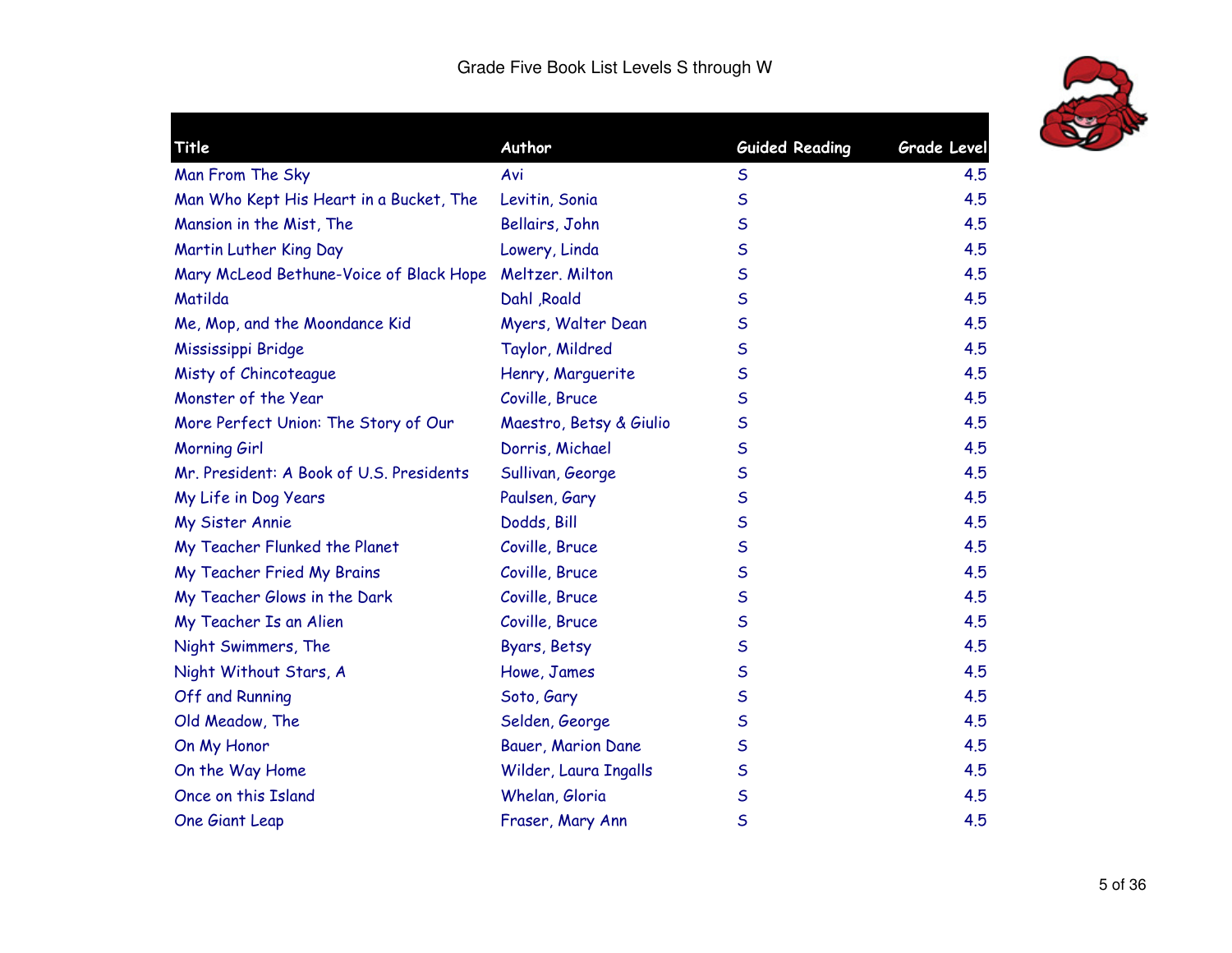

| Title                                                         | Author                  | <b>Guided Reading</b> | Grade Level |
|---------------------------------------------------------------|-------------------------|-----------------------|-------------|
| One-Eyed Cat                                                  | Fox, Paula              | $\mathsf S$           | 4.5         |
| Orphan of Ellis Island, The                                   | Woodruff, Elvira        | $\mathsf{S}$          | 4.5         |
| Out of Darkness: The Story of Louis Braille Freedman, Russell |                         | $\mathsf{S}$          | 4.5         |
| Owls in the Family                                            | Mowat, Farley           | S                     | 4.5         |
| Phoebe the Spy                                                | Griffin, Judith Berry   | S                     | 4.5         |
| Picture Book of Harriet Tubman                                | Adler, David            | S                     | 4.5         |
| Pinballs, The                                                 | <b>Byars Betsy</b>      | S                     | 4.5         |
| Plant That Ate Dirty Socks Goes Up in                         | McArthur, Nancy         | S                     | 4.5         |
| Poppy                                                         | Avi                     | S                     | 4.5         |
| Poppy and Rye                                                 | Avi                     | $\mathsf S$           | 4.5         |
| Pow Wow Summer                                                | Rendon, Marcie R.       | $\mathsf S$           | 4.5         |
| Puppies, Dogs, and Blue Northers                              | Paulsen, Gary           | S                     | 4.5         |
| Rain Forest Secrets                                           | Dorros, Arthur          | S                     | 4.5         |
| Rairarubia                                                    | Adams, W. Royce         | S                     | 4.5         |
| Red Means Good Fortune:  San Fran China                       | Goldin, Barbara Diamond | S                     | 4.5         |
| Remembering Box, The                                          | Clifford, Eth           | $\mathsf{S}$          | 4.5         |
| Reptiles Do the Strangest Things                              | Hornblow, Leonora       | S                     | 4.5         |
| Rescuers, The                                                 | Sharp, Margery          | $\mathsf S$           | 4.5         |
| River Ran Wild, A                                             | Cherry, Lynne           | S                     | 4.5         |
| Rough-Faced Girl, The                                         | Martin, Rafe            | S                     | 4.5         |
| Samuel's Choice                                               | Berleth, Richard        | S                     | 4.5         |
| Searching For Laura Ingalls Wilder                            | Lasky, Kathryn          | S                     | 4.5         |
| <b>Seedfalks</b>                                              | Fleischman, Paul        | $\mathsf S$           | 4.5         |
| Seventh Grade Weirdo                                          | Wardlaw, Lee            | S                     | 4.5         |
| Sideways Arithmetic from Wayside School                       | Sachar, Louis           | $\mathsf S$           | 4.5         |
| Sideways Stories from Wayside School                          | Sachar, Louis           | $\mathsf{S}$          | 4.5         |
| Sister Sister Homegirl on the Range                           | Quin-Harkin, Janet      | S                     | 4.5         |
|                                                               |                         |                       |             |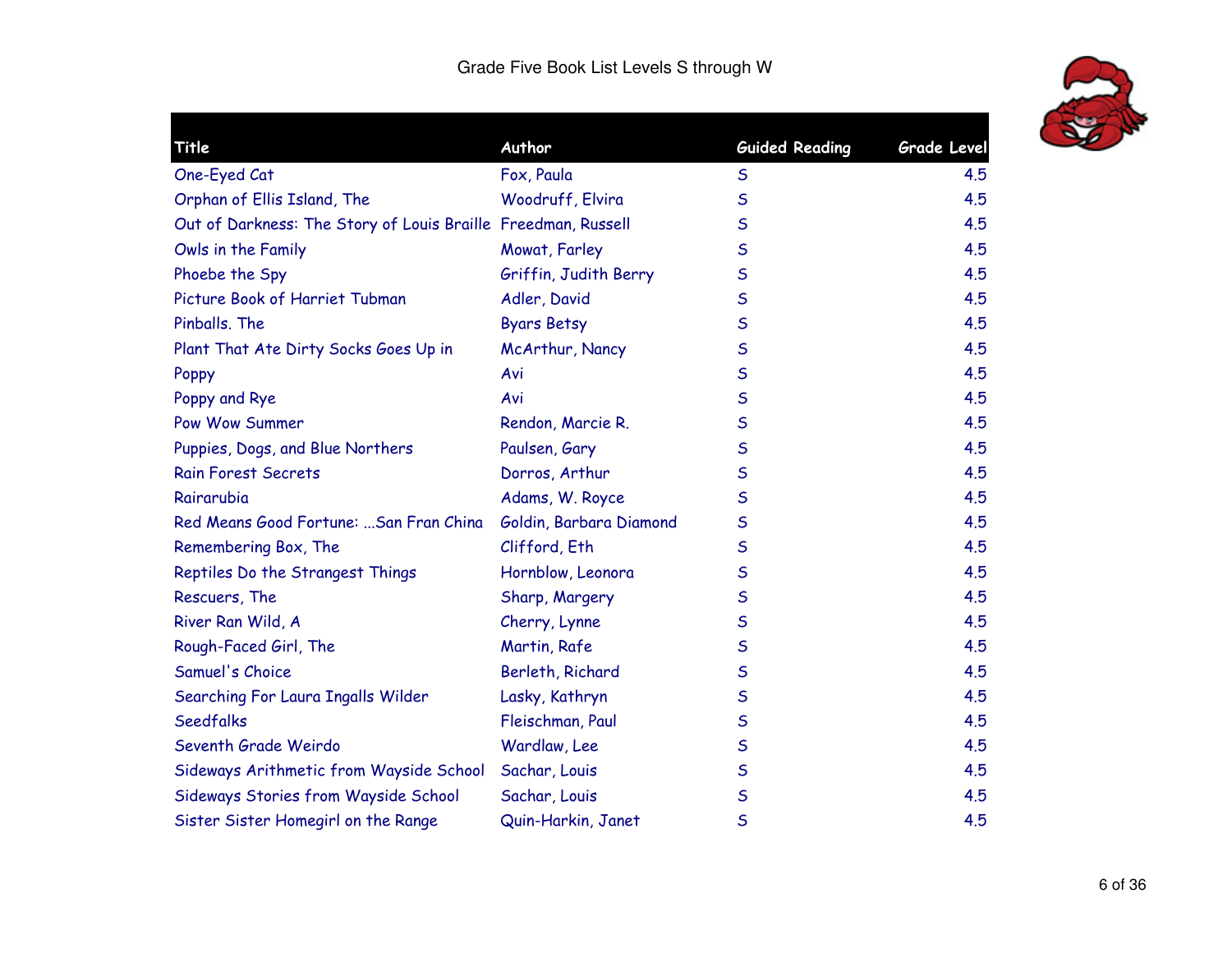

| Title                                                              | Author                              | <b>Guided Reading</b> | Grade Level |
|--------------------------------------------------------------------|-------------------------------------|-----------------------|-------------|
| Sixth Grade Can Really Kill You                                    | DeClements, Barthe                  | $\sf S$               | 4.5         |
| Sixth Grade Secrets                                                | Sachar, Louis                       | $\mathsf S$           | 4.5         |
| Smartest Man in Ireland, The                                       | Hunter, Mollie                      | $\mathsf S$           | 4.5         |
| Smoky the Cow Horse                                                | James, Will                         | $\mathsf S$           | 4.5         |
| Song of the Trees                                                  | Taylor, Mildred                     | $\mathsf S$           | 4.5         |
| <b>Spirit Quest</b>                                                | Sharpe, Susan                       | $\mathsf S$           | 4.5         |
| Star Fisher, The                                                   | Yep, Laurence                       | $\mathsf S$           | 4.5         |
| Story of Harriet Tubman, The: Conductor                            | McMullan, Kate                      | $\mathsf S$           | 4.5         |
| Story of Muhammad Ali: Heavyweight                                 | Denenberg, Barry                    | $\mathsf S$           | 4.5         |
| Story of the White House, The                                      | Waters, Kate                        | $\mathsf S$           | 4.5         |
| <b>Sugaring Season (Making Maple Syrup)</b>                        | Burns, Diane                        | $\mathsf{S}$          | 4.5         |
| <b>Sugaring Time</b>                                               | Lasky, Kathryn                      | $\mathsf S$           | 4.5         |
| Sweet Clara and the Freedom Quilt                                  | Hopkinson, Deborah                  | $\mathsf S$           | 4.5         |
| <b>Taking Care of Terrific</b>                                     | Lowry, Lois                         | $\mathsf S$           | 4.5         |
| <b>Taking Sides</b>                                                | Soto, Gary                          | $\mathsf S$           | 4.5         |
| Tales from the Homeplace: Adventures of a Burandt, H. and Dale, S. |                                     | $\mathsf{S}$          | 4.5         |
| Talking to Faith Ringgold                                          | Ringold, E, Freeman, L.& Roucher, S |                       | 4.5         |
| This Can't Be Happening at Macdonald Hall                          | Korman, Gordon                      | $\mathsf S$           | 4.5         |
| Thunder At Gettysburg                                              | Gauch, Patricia Lee                 | $\mathsf S$           | 4.5         |
| <b>Time Benders</b>                                                | Paulsen, Gary                       | $\mathsf S$           | 4.5         |
| Time for Andrew                                                    | Hahn, Mary                          | $\mathsf S$           | 4.5         |
| Too Soon to Say Goodbye                                            | Kent, Deborah                       | $\mathsf S$           | 4.5         |
| <b>Travels with Rainie Marie</b>                                   | Martin, Patricia                    | $\mathsf S$           | 4.5         |
| Treasure of Alpheus Winterborn, The                                | Bellairs, John                      | $\mathsf S$           | 4.5         |
| Treasury of Pirate Stories, A                                      | Bradman, Tony                       | $\mathsf S$           | 4.5         |
| <b>Trouble River</b>                                               | Byars, Betsy                        | $\mathsf S$           | 4.5         |
| <b>True Confessions</b>                                            | Tashjian, Janet                     | $\mathsf S$           | 4.5         |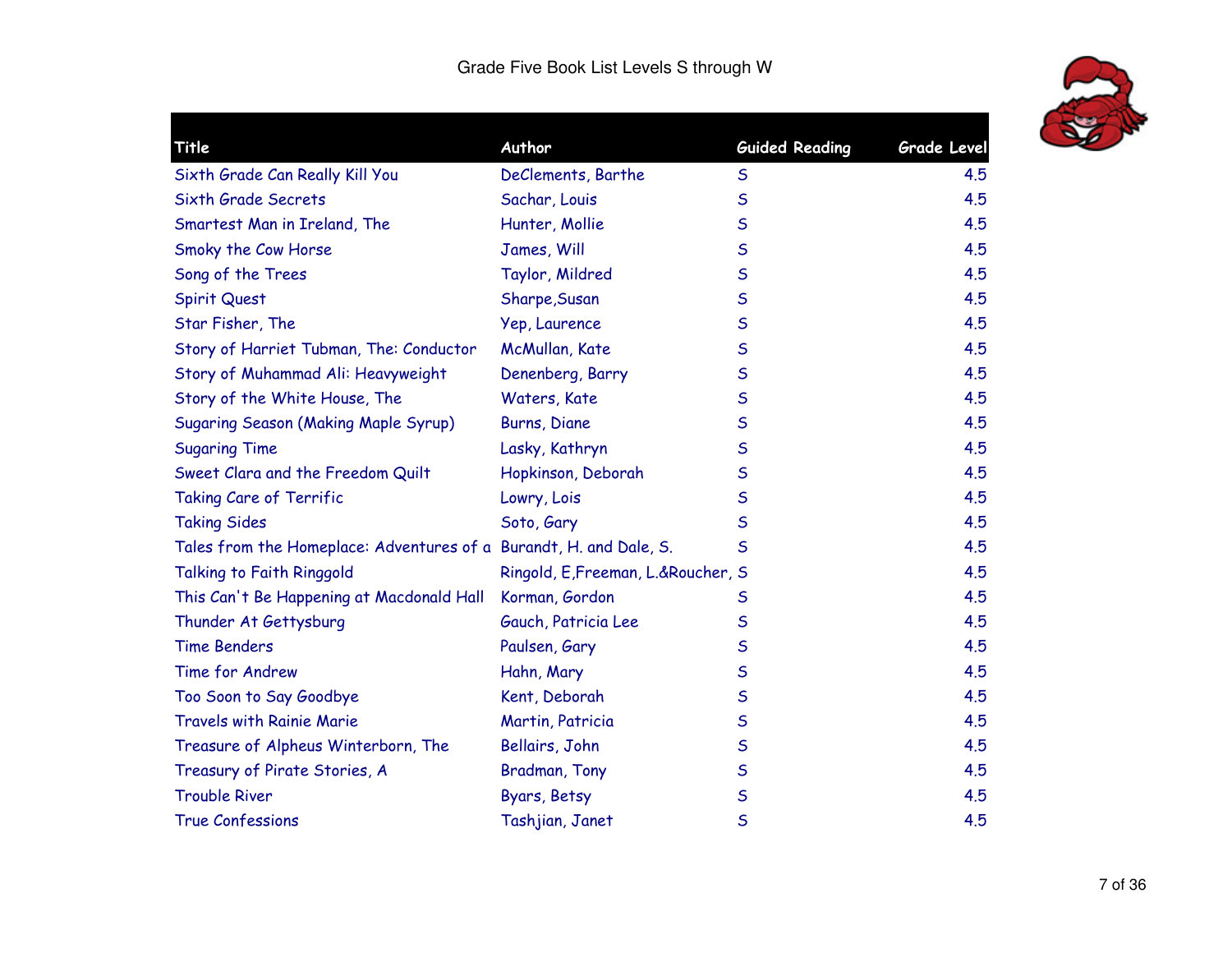| Title                                                        | Author               | <b>Guided Reading</b> | <b>Grade Level</b> |
|--------------------------------------------------------------|----------------------|-----------------------|--------------------|
| Tucket's Gold                                                | Paulsen, Gary        | $\mathsf S$           | 4.5                |
| Tucket's Ride                                                | Paulsen, Gary        | $\mathsf S$           | 4.5                |
| Twinkie Squad, The                                           | Korman, Gordon       | $\mathsf{S}$          | 4.5                |
| Two Tickets to Freedom: The True Story of Freedman, Florence |                      | $\mathsf S$           | 4.5                |
| <b>US and Uncle Fraud</b>                                    | Lowry, Lois          | $\mathsf S$           | 4.5                |
| Van Gogh Cafe, The                                           | Rylant, Cynthia      | $\mathsf{S}$          | 4.5                |
| Voyage of the Frog, The                                      | Paulsen, Gary        | $\mathsf{S}$          | 4.5                |
| War Dog Heroes: True Stories of Dog                          | Sanderson, Jeannette | $\mathsf{S}$          | 4.5                |
| War With Grandpa, The                                        | Kimmel Smith, Robert | $\mathsf S$           | 4.5                |
| Wayside School is Falling Down                               | Sachar, Louis        | $\mathsf S$           | 4.5                |
| Where Do You Think You're Going,                             | Fritz, Jean          | $\mathsf{S}$          | 4.5                |
| Which Witch?                                                 | Ibbotson, Eva        | $\mathsf S$           | 4.5                |
| William Problem, The                                         | Baker, Barbara       | $\mathsf{S}$          | 4.5                |
| Witch of Fourth Street, The                                  | Levoy, Myron         | $\mathsf{S}$          | 4.5                |
| Yeh-Shen                                                     | Louie, Ai-Ling       | $\mathsf S$           | 4.5                |
| Young Merlin Trilogy: Hobby                                  | Yolen, Jane          | $\mathsf{S}$          | 4.5                |
| Young Merlin Trilogy: Merlin                                 | Yolen, Jane          | $\mathsf{S}$          | 4.5                |
| Young Merlin Trilogy: Passenger                              | Yolen, Jane          | $\mathsf S$           | 4.5                |
| Zucchini                                                     | Dana, Barbara        | $\mathsf{S}$          | 4.5                |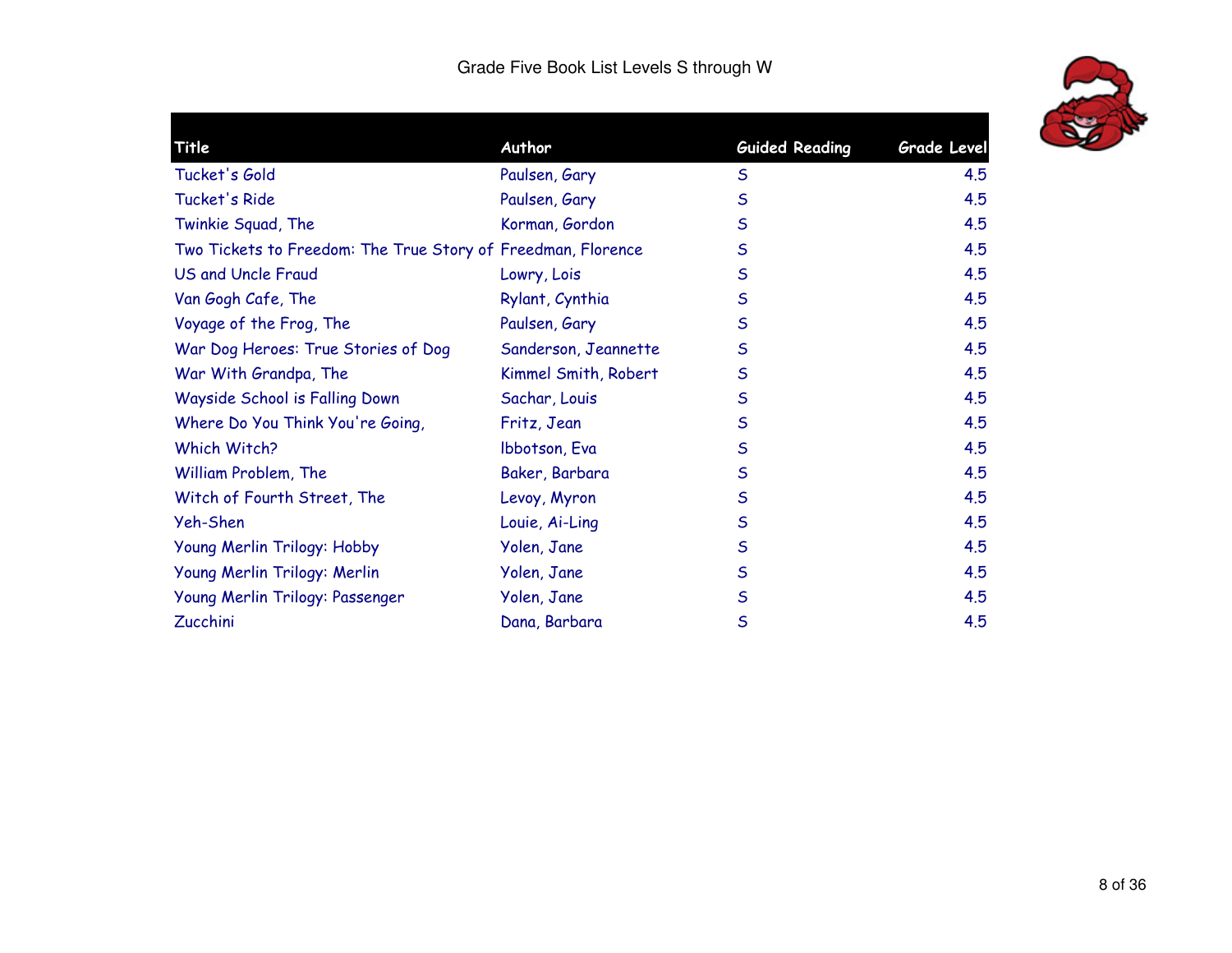| Title                                                      | Author                    | <b>Guided Reading</b> | <b>Grade Level</b> |
|------------------------------------------------------------|---------------------------|-----------------------|--------------------|
| <b>Level T</b>                                             |                           |                       |                    |
| 52 Days by Camel: My Sahara Adventure                      | Raskin, Lawrence          | $\top$                | 4.75               |
| About The B'nai Bagels                                     | Konigsburg, E. L.         | T                     | 4.75               |
| Abraham's Battle: A Novel of Gettysburg                    | Banks, Sara Harrell       | т                     | 4.75               |
| Addie's Dakota Winter                                      | Lawlor, Laurie            | т                     | 4.75               |
| African-Americans in the Old West                          | Cornerstones of           | т                     | 4.75               |
| Aftican-Americans in the Thirteen Colonies Cornerstones of |                           | т                     | 4.75               |
| American Revolution, The                                   | Bliven, Bruce Jr.         | т                     | 4.75               |
| An Early Winter                                            | <b>Bauer, Marion Dane</b> | Τ                     | 4.75               |
| Animorphs #4: The Message                                  | Applegate, Catherine      | т                     | 4.75               |
| Are You There God? It's Me, Margaret.                      | Blume, Judy               | T                     | 4.75               |
| Ashanti to Zulu                                            | Musgrove, Margaret        | т                     | 4.75               |
| Assassination of Abraham Lincoln, The                      | Cornerstones of           | т                     | 4.75               |
| Avi                                                        | Markham, Lois             | т                     | 4.75               |
| Baby                                                       | MacLachlan, Patricia      | Τ                     | 4.75               |
| Ballad of the Civil War, A                                 | Stolz, Mary               | T                     | 4.75               |
| <b>Baseball in April</b>                                   | Soto, Gary                | т                     | 4.75               |
| Battle for Iwo Jima, The                                   | Cornerstones of           | т                     | 4.75               |
| Battle of Chancellorsville, The                            | Cornerstones of           | Τ                     | 4.75               |
| Battle of the Alamo, The                                   | Cornerstones of           | т                     | 4.75               |
| Battle of the Little Bighorn, The                          | Cornerstones of           | T                     | 4.75               |
| Bear Called Paddington, A                                  | <b>Bond, Michael</b>      | т                     | 4.75               |
| Bears' House, The                                          | Sachs, Marilyn            | т                     | 4.75               |
| <b>Behind Rebel Lines</b>                                  | Reit, Seymour             | Τ                     | 4.75               |
| Better Brown Stories, The                                  | Ahlberg, Allan            | Τ                     | 4.75               |
| Big Lie, The: A True Story                                 | Leitner, Isabella         | т                     | 4.75               |
| Birchbark House, The                                       | Erdrich, Louise           | Τ                     | 4.75               |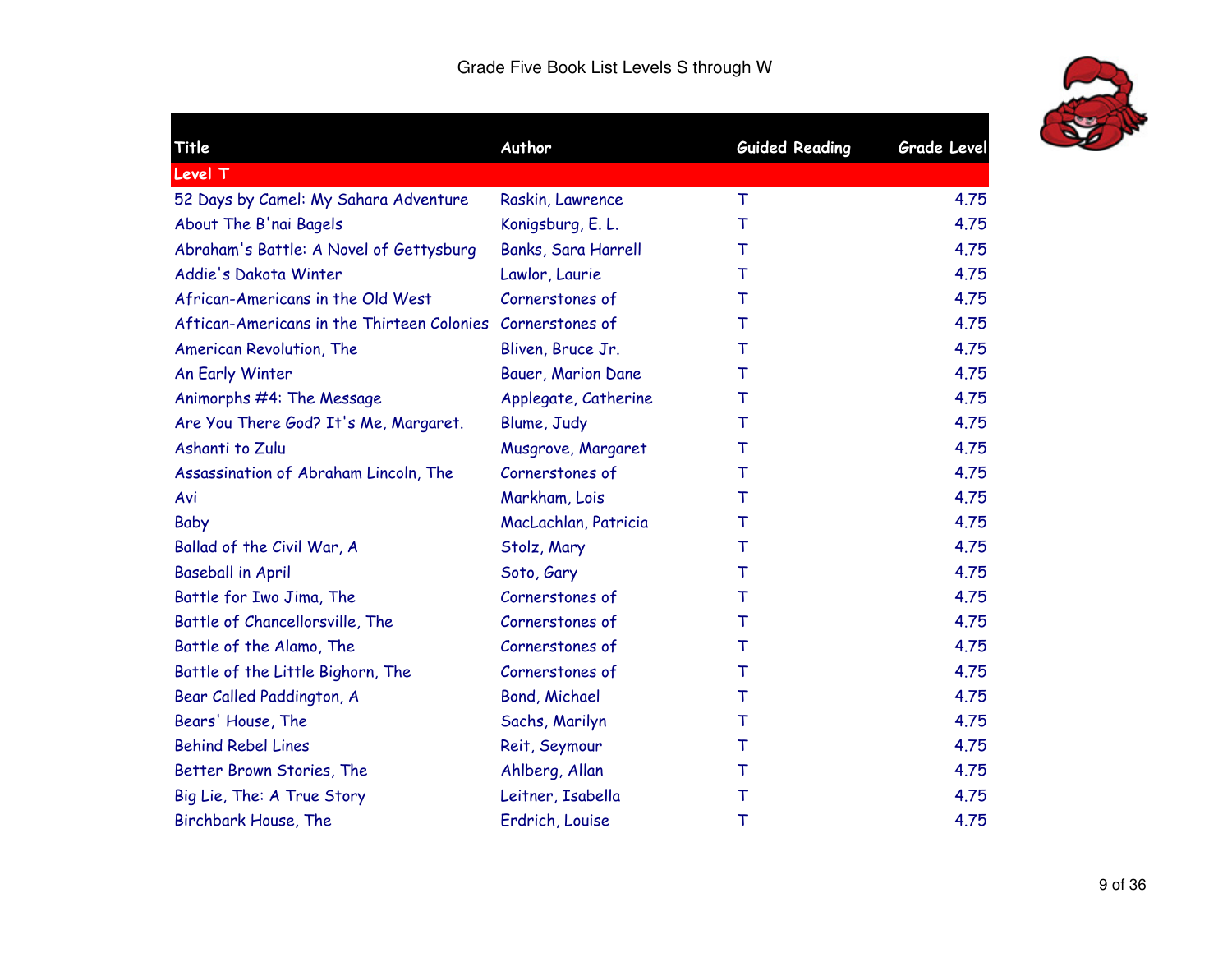

| Title                                       | Author                        | <b>Guided Reading</b> | <b>Grade Level</b> |
|---------------------------------------------|-------------------------------|-----------------------|--------------------|
| <b>Black Stallion, The</b>                  | Farley, Walter                | $\top$                | 4.75               |
| <b>Blackwater Swamp</b>                     | Wallace, Bill                 | $\top$                | 4.75               |
| <b>Blubber</b>                              | Blume, Judy                   | т                     | 4.75               |
| <b>Blue Ice</b>                             | Salata, Estelle               | т                     | 4.75               |
| <b>Bonanza Girl</b>                         | <b>Beatty, Patricia</b>       | т                     | 4.75               |
| Book of Monsters: Tales to Give You the     | Coville, Bruce                | т                     | 4.75               |
| Book of Spine Tinglers: Tales To Make You   | Coville, Bruce                | $\top$                | 4.75               |
| Boston Tea Party: Rebellion in the Colonies | Knight/Adventures in Colonial | $\top$                | 4.75               |
| Boy                                         | Dahl , Roald                  | $\top$                | 4.75               |
| <b>Bright Shadow</b>                        | Avi                           | $\top$                | 4.75               |
| Broken Blade, The                           | Durbin, William               | Т                     | 4.75               |
| Buck Stops Here, The                        | Provensen, Alice              | T                     | 4.75               |
| <b>Bud, Not Buddy</b>                       | Curtis, Christopher Paul      | т                     | 4.75               |
| <b>Burning Questions of Bingo Brown</b>     | Byars, Betsy                  | Τ                     | 4.75               |
| California Gold Rush, The                   | McNeer, May                   | т                     | 4.75               |
| Canada Celebrates Multiculturalism          | Kalman, Bobbie                | т                     | 4.75               |
| Canada: The Culture                         | Kalman, Bobbie                | т                     | 4.75               |
| Canada: The Land                            | Kalman, Bobbie                | т                     | 4.75               |
| Canada: The People                          | Kalman, Bobbie                | т                     | 4.75               |
| Carolina Crow Girl                          | Hobbs, Valerie                | т                     | 4.75               |
| Cassie Binegar                              | MacLachlan, Patricia          | т                     | 4.75               |
| Children of Green Knowe, The                | Boston, L.M.                  | T                     | 4.75               |
| China: The Culture                          | Kalman, Bobbie                | т                     | 4.75               |
| China: The Land                             | Kalman, Bobbie                | т                     | 4.75               |
| China: The People                           | Kalman, Bobbie                | Т                     | 4.75               |
| Chisholm Trail, The                         | Cornerstones of               | T                     | 4.75               |
| Cleopatra                                   | Stanley, Diane                | Τ                     | 4.75               |
|                                             |                               |                       |                    |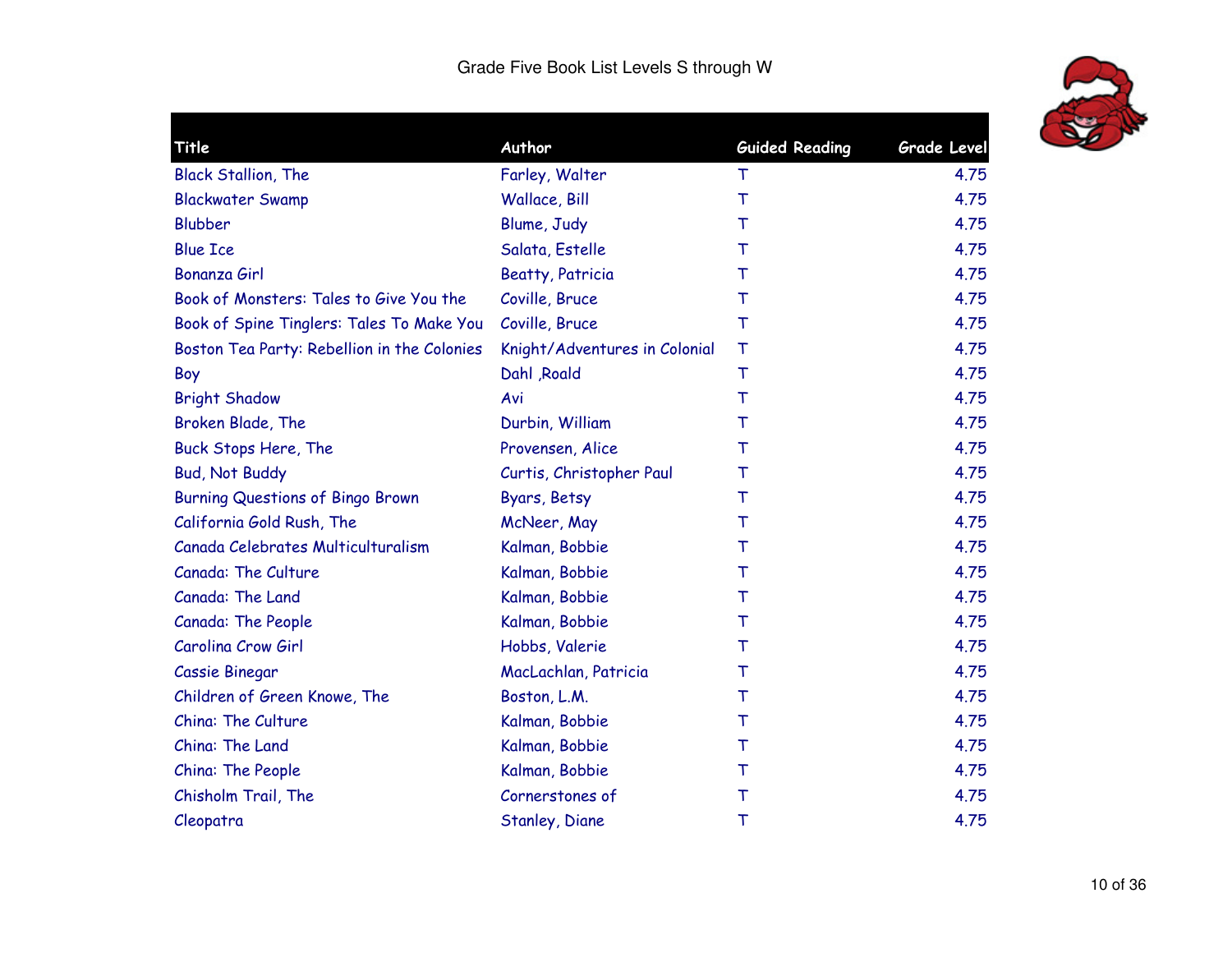

| Title                                                        | Author                  | <b>Guided Reading</b> | <b>Grade Level</b> |
|--------------------------------------------------------------|-------------------------|-----------------------|--------------------|
| Clothes & Crafts in Ancient Egypt                            | Balkwill, Richard       | T                     | 4.75               |
| Clothes & Crafts in Ancient Greece                           | Steele, Philip          | T                     | 4.75               |
| Clothes & Crafts in Aztec Times                              | Dawson, Imogen          | т                     | 4.75               |
| Clothes & Crafts in Roman Times                              | Steele, Philip          | т                     | 4.75               |
| Clothes & Crafts in the Middle Ages                          | Dawson, Imogen          | T                     | 4.75               |
| Clothes & Crafts in Victorian Times                          | Steele, Philip          | т                     | 4.75               |
| Cold As Ice                                                  | Keene, Carolyn          | т                     | 4.75               |
| Colonial Times from A to Z                                   | Kalman, Bobbie          | т                     | 4.75               |
| Cousins                                                      | Hamilton, Virginia      | т                     | 4.75               |
| Cowboys                                                      | Sandler, Martin W.      | т                     | 4.75               |
| Cracker Jackson                                              | Byars, Betsy            | т                     | 4.75               |
| <b>Crazy Fish</b>                                            | Mazer, Norma Fox        | т                     | 4.75               |
| Cut From the Same Cloth: American Women San Souci, Robert D. |                         | т                     | 4.75               |
| Daily Life in a Plains Indian Village: 1868                  | Terry, Michael Bad Hand | T                     | 4.75               |
| Danger on Parade                                             | Keene, Carolyn          | T                     | 4.75               |
| Danny, Champion of the World                                 | Dahl Roald              | T                     | 4.75               |
| Dear Levi: Letters from the Overland Trail                   | Woodruff, Elvira        | т                     | 4.75               |
| Declaration of Independence, The                             | Cornerstones of         | T                     | 4.75               |
| Defenders, The                                               | McGovern, Ann           | Т                     | 4.75               |
| Devil's Highway, The                                         | Applegate, Stan         | т                     | 4.75               |
| Disability Rights Movement, The                              | Cornerstones of         | T                     | 4.75               |
| Discovering Jupiter: The Amazing Collision                   | Berger, Melvin          | Т                     | 4.75               |
| Double Life of Pocahontas, The                               | Fritz, Jean             | т                     | 4.75               |
| Dove Is a Beau                                               | Yolen, Jane             | т                     | 4.75               |
| Dr. Quinn Medicine Wornan                                    | McKenna, Colleen        | т                     | 4.75               |
| Dred Scott Decision, The                                     | Cornerstones of         | т                     | 4.75               |
| Earthquakes                                                  | Simon, Seymour          | Τ                     | 4.75               |
|                                                              |                         |                       |                    |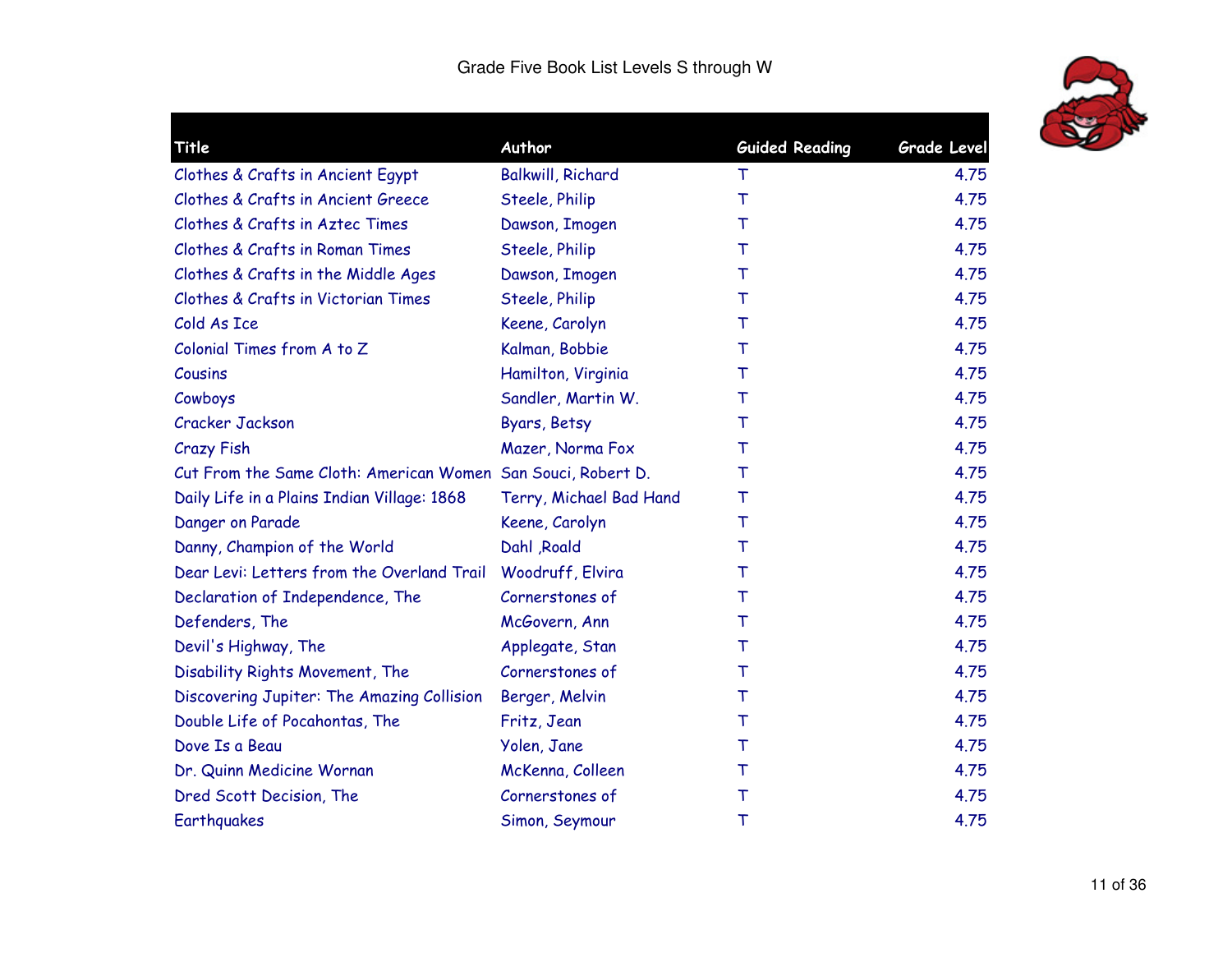

| Author                   |                                                                               | Grade Level           |
|--------------------------|-------------------------------------------------------------------------------|-----------------------|
|                          | Τ                                                                             | 4.75                  |
| Cornerstones of          | $\top$                                                                        | 4.75                  |
| George, Jean Craighead   | т                                                                             | 4.75                  |
| Hacker, Carolotta        | т                                                                             | 4.75                  |
| Carlson, Natalie         | т                                                                             | 4.75                  |
| Wallace, Bill            | Т                                                                             | 4.75                  |
| Cornerstones of          | т                                                                             | 4.75                  |
| Steele, William          | т                                                                             | 4.75                  |
|                          | т                                                                             | 4.75                  |
| Steele, Philip           | т                                                                             | 4.75                  |
| <b>Balkwill, Richard</b> | т                                                                             | 4.75                  |
| Steele, Philip           | т                                                                             | 4.75                  |
| Steele, Philip           | т                                                                             | 4.75                  |
| Dawson, Imogen           | т                                                                             | 4.75                  |
| <b>Balkwill, Richard</b> | т                                                                             | 4.75                  |
| Dawson, Imogen           | т                                                                             | 4.75                  |
| Marshall, James          | т                                                                             | 4.75                  |
| Key, Alexander           | т                                                                             | 4.75                  |
| Cornerstones of          | т                                                                             | 4.75                  |
| Davidson, Margaret       | т                                                                             | 4.75                  |
| Moore, Yvette            | т                                                                             | 4.75                  |
| Small. Worlds            | т                                                                             | 4.75                  |
| Yumoto, Kazumi           | т                                                                             | 4.75                  |
| Getz, David              | т                                                                             | 4.75                  |
| Lauber, Patricia         | Т                                                                             | 4.75                  |
| Simon, Seymour           | Τ                                                                             | 4.75                  |
| Blos, Joan               | Τ                                                                             | 4.75                  |
|                          | Aronson, Billy<br>Flying Free: America's First Black Aviators Hart, Philip S. | <b>Guided Reading</b> |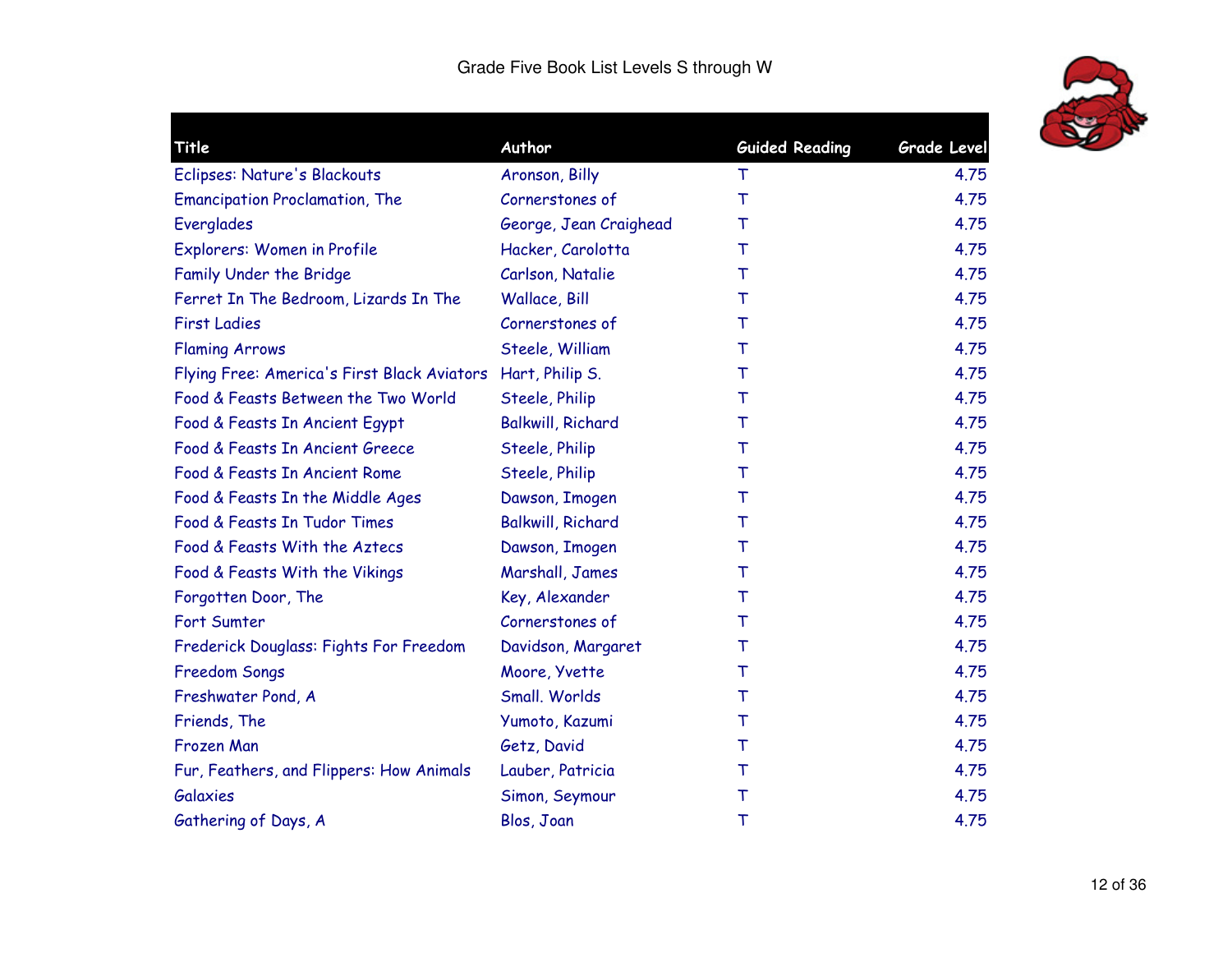

| Title                                           | Author                        | <b>Guided Reading</b> | <b>Grade Level</b> |
|-------------------------------------------------|-------------------------------|-----------------------|--------------------|
| Gentle Ben                                      | Morey, Walt                   | т                     | 4.75               |
| Gentleman Outlaw and Me - Eli, The: A           | Hahn, Mary                    | T                     | 4.75               |
| George Washington's Socks                       | Woodruff, Elvira              | т                     | 4.75               |
| Gettysburg Address, The                         | Cornerstones of               | т                     | 4.75               |
| Gettysburg Address, The                         | Lincoln, Abraham              | т                     | 4.75               |
| Ghost Cadet                                     | Alphin, Elaine Marie          | т                     | 4.75               |
| Girl Who Chased Away Sorrow, The: The           | Turner, Ann                   | т                     | 4.75               |
| <b>Glaciers</b>                                 | Gallant, Roy/A First Book     | т                     | 4.75               |
| Going Home                                      | Mohr, Nicholasa               | т                     | 4.75               |
| Going Solo                                      | Dahl , Roald                  | т                     | 4.75               |
| Good-Bye Marianne                               | Watts, Irene N.               | Т                     | 4.75               |
| Goosebumps: It Came From Beneath the            | Stine, R. L.                  | T                     | 4.75               |
| Gorillas                                        | Burgel, Paul H. & Hartwig, M. | Τ                     | 4.75               |
| Grandma Moses: Painter of Rural America         | O'Neal, Zibby                 | т                     | 4.75               |
| Grandpa's Mountain                              | Reeder, Carolyn               | т                     | 4.75               |
| <b>Gratefully Yours</b>                         | Buchanan, Jane                | т                     | 4.75               |
| <b>Gravity: Simple Experiments for Young</b>    | White, Larry                  | т                     | 4.75               |
| <b>Great African Americans in Business</b>      | Rediger, Pat                  | т                     | 4.75               |
| Great African Americans in Civil Rights         | Rediger, Pat                  | т                     | 4.75               |
| <b>Great African Americans in Entertainment</b> | Rediger, Pat                  | т                     | 4.75               |
| Great African Americans in Film                 | Parker, Janice                | Т                     | 4.75               |
| Great African Americans in Government           | Dudley, Karen                 | т                     | 4.75               |
| Great African Americans in History              | Hacker, Carlotta              | т                     | 4.75               |
| Great African Americans in jazz                 | Hacker, Carlotta              | т                     | 4.75               |
| Great African Americans in Literature           | Rediger, Pat                  | т                     | 4.75               |
| <b>Great African Americans in Music</b>         | Rediger, Pat                  | Т                     | 4.75               |
| Great African Americans in Sports               | Rediger, Pat                  | Τ                     | 4.75               |
|                                                 |                               |                       |                    |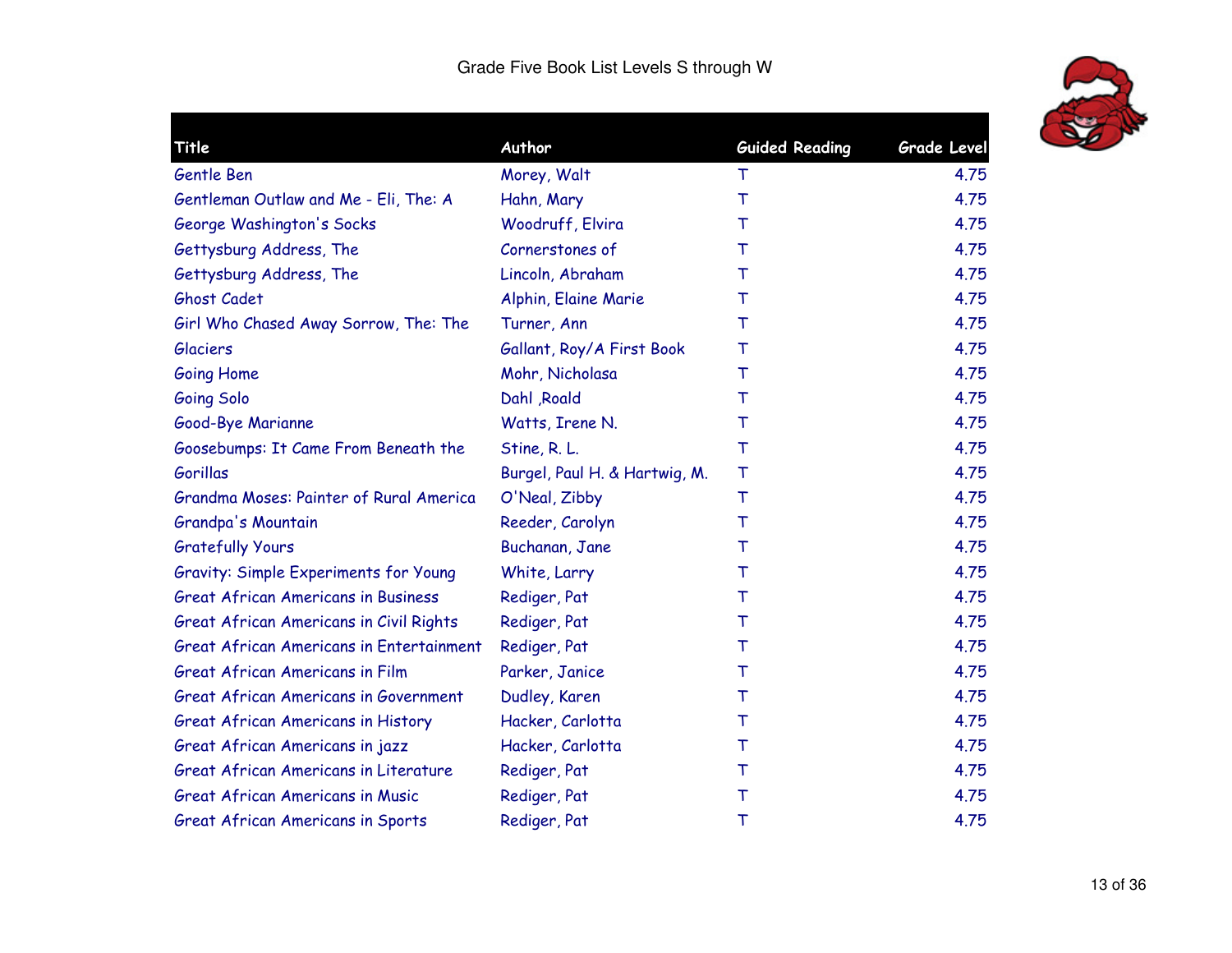

|                       | <b>Guided Reading</b> | <b>Grade Level</b> |
|-----------------------|-----------------------|--------------------|
| Hacker, Carlotta      | т                     | 4.75               |
| Hunter, Shaun         | $\top$                | 4.75               |
| Fitzgerald, John D.   | т                     | 4.75               |
| Fitzgerald, John D.   | т                     | 4.75               |
| Byars, Betsy          | т                     | 4.75               |
| Dorris, Michael       | т                     | 4.75               |
| Green, Robert         | т                     | 4.75               |
| Fitzhugh, Louise      | Т                     | 4.75               |
| Paulsen, Gary         | T                     | 4.75               |
| Rabott, Ernest        | т                     | 4.75               |
| Bawden, Nina          | Τ                     | 4.75               |
| Blume, Judy           | Т                     | 4.75               |
| Lewis, C. S.          | Т                     | 4.75               |
| Mazer, Harry          | T                     | 4.75               |
| Rylant, Cynthia       | $\top$                | 4.75               |
| Blume, Judy           | Τ                     | 4.75               |
| Hobbs, Will           | Τ                     | 4.75               |
| Hickman, Janet        | т                     | 4.75               |
| Gantos, Jack          | T                     | 4.75               |
| Auch, Mary Jane       | т                     | 4.75               |
| Harris, Joel Chandler | T                     | 4.75               |
| Blume, Judy           | $\top$                | 4.75               |
| <b>Star Families</b>  | т                     | 4.75               |
| Gutman, Dan           | т                     | 4.75               |
| Freedman, Russell     | Т                     | 4.75               |
| Tillage, Leon Walter  | Τ                     | 4.75               |
| Baker, Lucy           | Τ                     | 4.75               |
|                       | Author                |                    |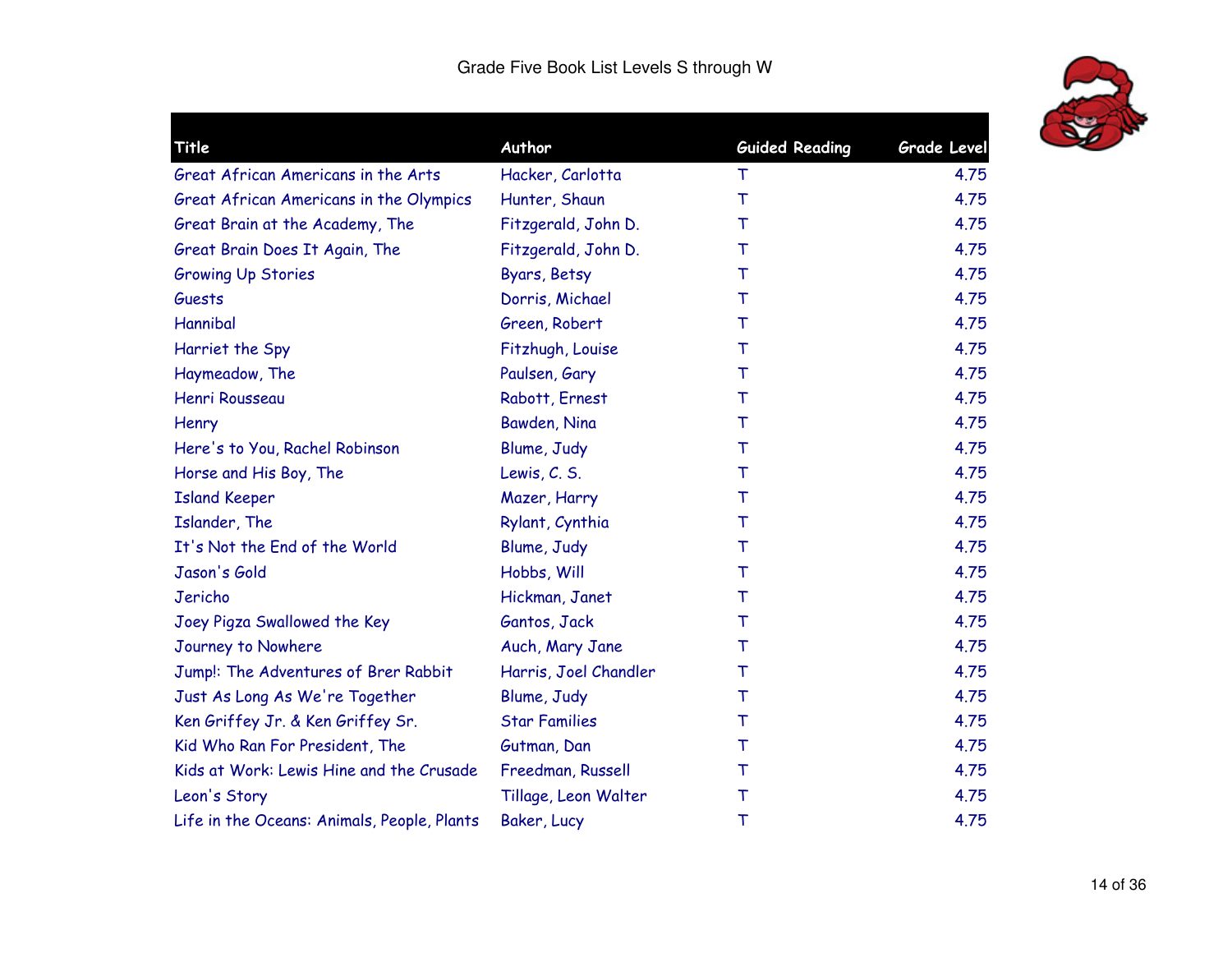

| Life in the Rainforests: Animals, People,<br>Baker, Lucy<br>Light in the Storm, A<br>Hesse, Karen | т<br>T<br>т<br>т | 4.75<br>4.75<br>4.75 |
|---------------------------------------------------------------------------------------------------|------------------|----------------------|
|                                                                                                   |                  |                      |
|                                                                                                   |                  |                      |
| Kramer, Stephen<br>Lightning                                                                      |                  |                      |
| <b>Lizard Music</b><br>Pinkwater, Daniel                                                          |                  | 4.75                 |
| Lois Lowry<br>Markham, Lois                                                                       | т                | 4.75                 |
| Loosing Joe's Place<br>Korman, Gordon                                                             | т                | 4.75                 |
| Lost Star: The Story of Amelia Earhart<br>Lauber, Patricia                                        | т                | 4.75                 |
| Magician's Nephew, The<br>Lewis, C. S.                                                            | т                | 4.75                 |
| Magnet Book, The<br>Levine, Shar & Johnstone,                                                     | т                | 4.75                 |
| Man Who Was Poe, The<br>Avi                                                                       | т                | 4.75                 |
| Marrying Malcolm Murgatroyd<br>Farrell, Marne                                                     | т                | 4.75                 |
| <b>Martin Luther King</b><br>Bray, Rosemary L.                                                    | т                | 4.75                 |
| Mathew Brady: Civil War Photographer<br>Van Steenwyk, Elizabeth                                   | Т                | 4.75                 |
| Max and Me and the Time Machine<br>Greer, Gery and Ruddick, Bob                                   | т                | 4.75                 |
| Me and My Little Brain<br>Fitzgerald, John D.                                                     | $\top$           | 4.75                 |
| Meteors: The Truth Behind Shooting Stars<br>Aronson, Billy                                        | т                | 4.75                 |
| Estes, Eleanor<br>Middle Moffat, The                                                              | т                | 4.75                 |
| Middle Moffat, The<br>Estes, Eleanor                                                              | т                | 4.75                 |
| Mississippi Bridge<br>Taylor, Mildred                                                             | т                | 4.75                 |
| More Adventures of the Great Brain<br>Fitzgerald, John D.                                         | т                | 4.75                 |
| Mr. Tucket<br>Paulsen, Gary                                                                       | т                | 4.75                 |
| Mummies and Their Mysteries<br>Wilcox, Charlotte                                                  | т                | 4.75                 |
| Muscles: Our Muscular System<br>Simon, Seymour                                                    | т                | 4.75                 |
| My Brother Louis Measures Worms and<br>Robinson, Barbara                                          | т                | 4.75                 |
| <b>My Daniel</b><br>Conrad, Pam                                                                   | т                | 4.75                 |
| My Hiroshima<br>Morimoto, Junko                                                                   | Τ                | 4.75                 |
| My Life as a Fifth-Grade Comedian<br>Levy, Eizabeth                                               | Τ                | 4.75                 |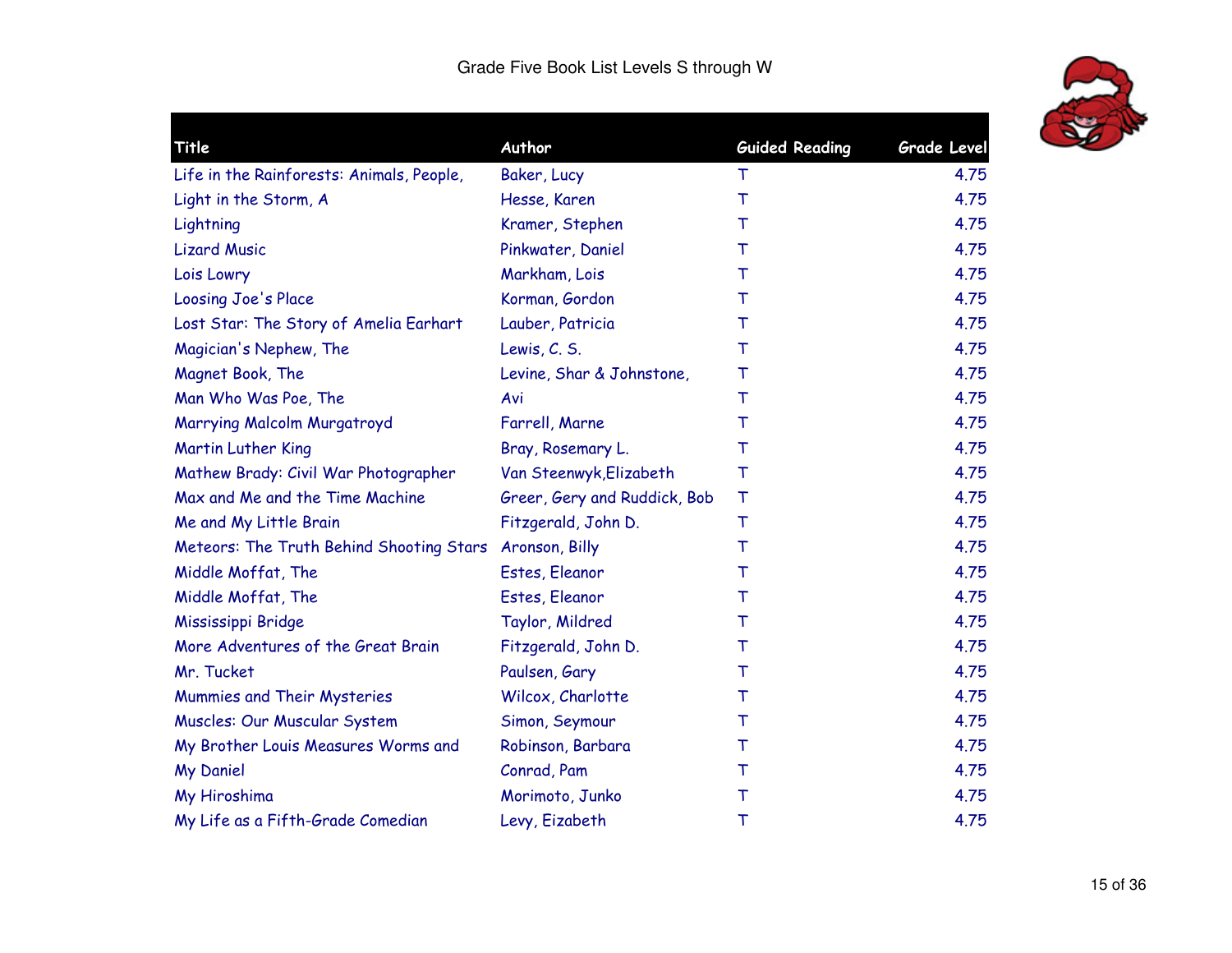

| Title                                  | Author                        | <b>Guided Reading</b> | <b>Grade Level</b> |
|----------------------------------------|-------------------------------|-----------------------|--------------------|
| Natchez Under the Hill                 | Applegate, Stan               | т                     | 4.75               |
| Navajo's Long Walk                     | Bruchac, Joseph               | T                     | 4.75               |
| Never Say Quit                         | Wallace, Bill                 | т                     | 4.75               |
| New York City                          | Kent, Deborah                 | т                     | 4.75               |
| Night Journey, The                     | Lasky, Kathryn                | T                     | 4.75               |
| <b>Nobel Prize Winners</b>             | Hacker, Carlotta              | т                     | 4.75               |
| Norman Rockwell                        | Cohen, Joel H.                | т                     | 4.75               |
| North Carolina                         | Fradin, Dennis Brindell       | т                     | 4.75               |
| Obee & Mungedeech                      | Martin, Trude                 | т                     | 4.75               |
| Ola Shakes It Up                       | Hyppolite, Joanne             | т                     | 4.75               |
| On Board The Titanic                   | Tanaka, Shelley               | т                     | 4.75               |
| Our Teacher Is Missing                 | Mary Shura                    | т                     | 4.75               |
| Paddle to the Sea                      | Holling, Clancy               | т                     | 4.75               |
| Picture of Freedom, A                  | McKissack, Patricia           | т                     | 4.75               |
| Pilgrims of Plimouth, The              | Sewall, Marcia                | T                     | 4.75               |
| Pioneers                               | Sandler, Martin W.            | т                     | 4.75               |
| Poor Girl, Rich Girl                   | Wilson, Johnniece Marshall    | Τ                     | 4.75               |
| Preacher's Boy                         | Paterson, Katherine           | T                     | 4.75               |
| Quake!                                 | Cottonwood, Joe               | т                     | 4.75               |
| Queen Eleanor                          | Brooks, Polly Schoyer         | т                     | 4.75               |
| <b>Rabble Starkey</b>                  | Lowry, Lois                   | T                     | 4.75               |
| Rat's Tale, A                          | Seidler, Tor                  | т                     | 4.75               |
| Return of the Great Brain, The         | Fitzgerald, John D.           | т                     | 4.75               |
| Rifle, The                             | Paulsen, Gary                 | т                     | 4.75               |
| Runaway to Freedom: A Story of the     | Smucker, Barbara              | Τ                     | 4.75               |
| S.O.S. Titanic                         | Bunting, Eve                  | Τ                     | 4.75               |
| Salem Days: Life in a Colonial Seaport | Knight/Adventures in Colonial | $\top$                | 4.75               |
|                                        |                               |                       |                    |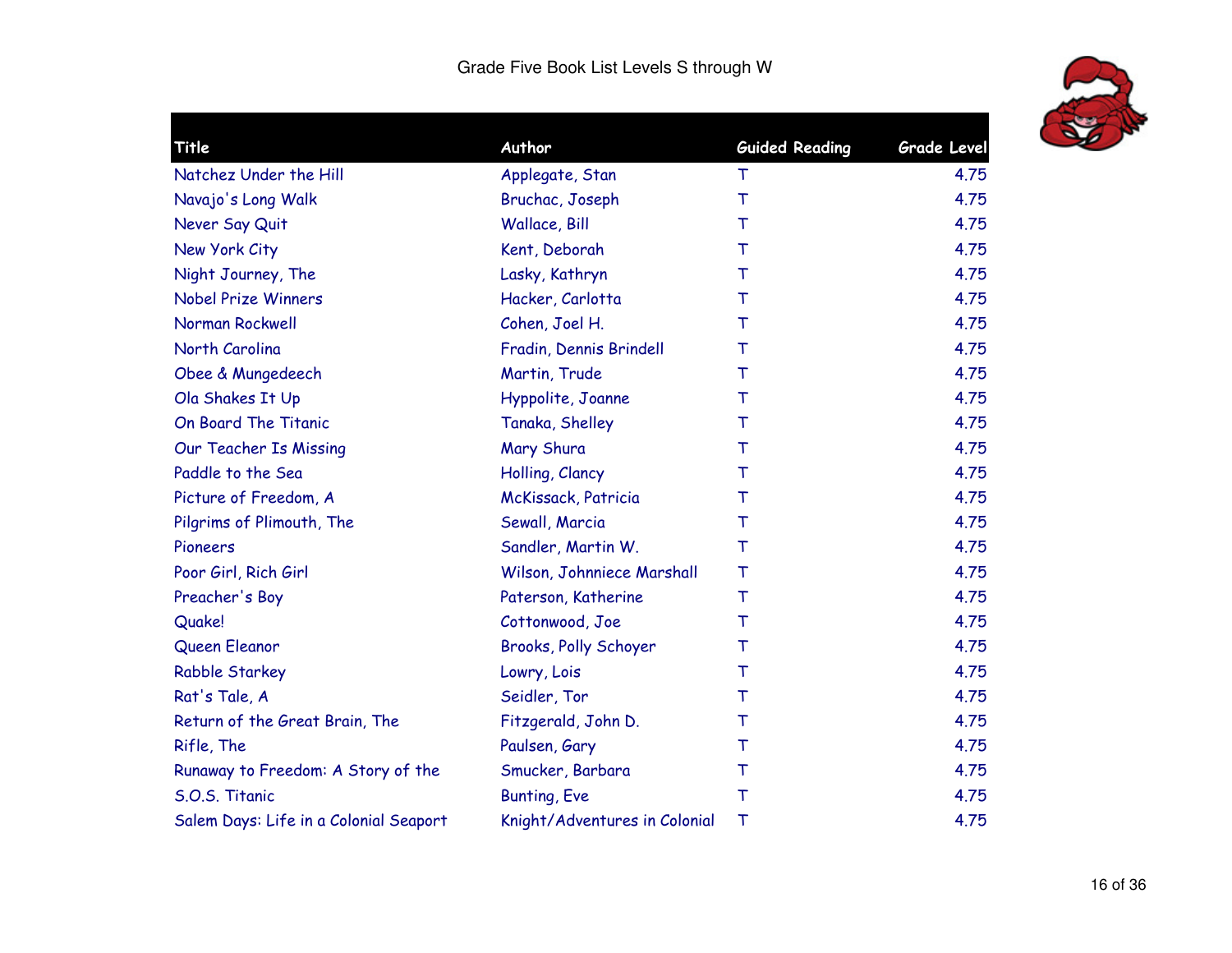

| <b>Guided Reading</b><br>Grade Level<br>4.75<br>4.75<br>4.75<br>4.75<br>4.75<br>4.75 |
|--------------------------------------------------------------------------------------|
|                                                                                      |
|                                                                                      |
|                                                                                      |
|                                                                                      |
|                                                                                      |
|                                                                                      |
| 4.75                                                                                 |
| 4.75                                                                                 |
| 4.75                                                                                 |
| 4.75                                                                                 |
| 4.75                                                                                 |
| 4.75                                                                                 |
| 4.75                                                                                 |
| 4.75                                                                                 |
| 4.75                                                                                 |
| 4.75                                                                                 |
| 4.75                                                                                 |
| 4.75                                                                                 |
| 4.75                                                                                 |
| 4.75                                                                                 |
| 4.75                                                                                 |
| 4.75                                                                                 |
| 4.75                                                                                 |
| 4.75                                                                                 |
| 4.75                                                                                 |
| 4.75                                                                                 |
| 4.75                                                                                 |
|                                                                                      |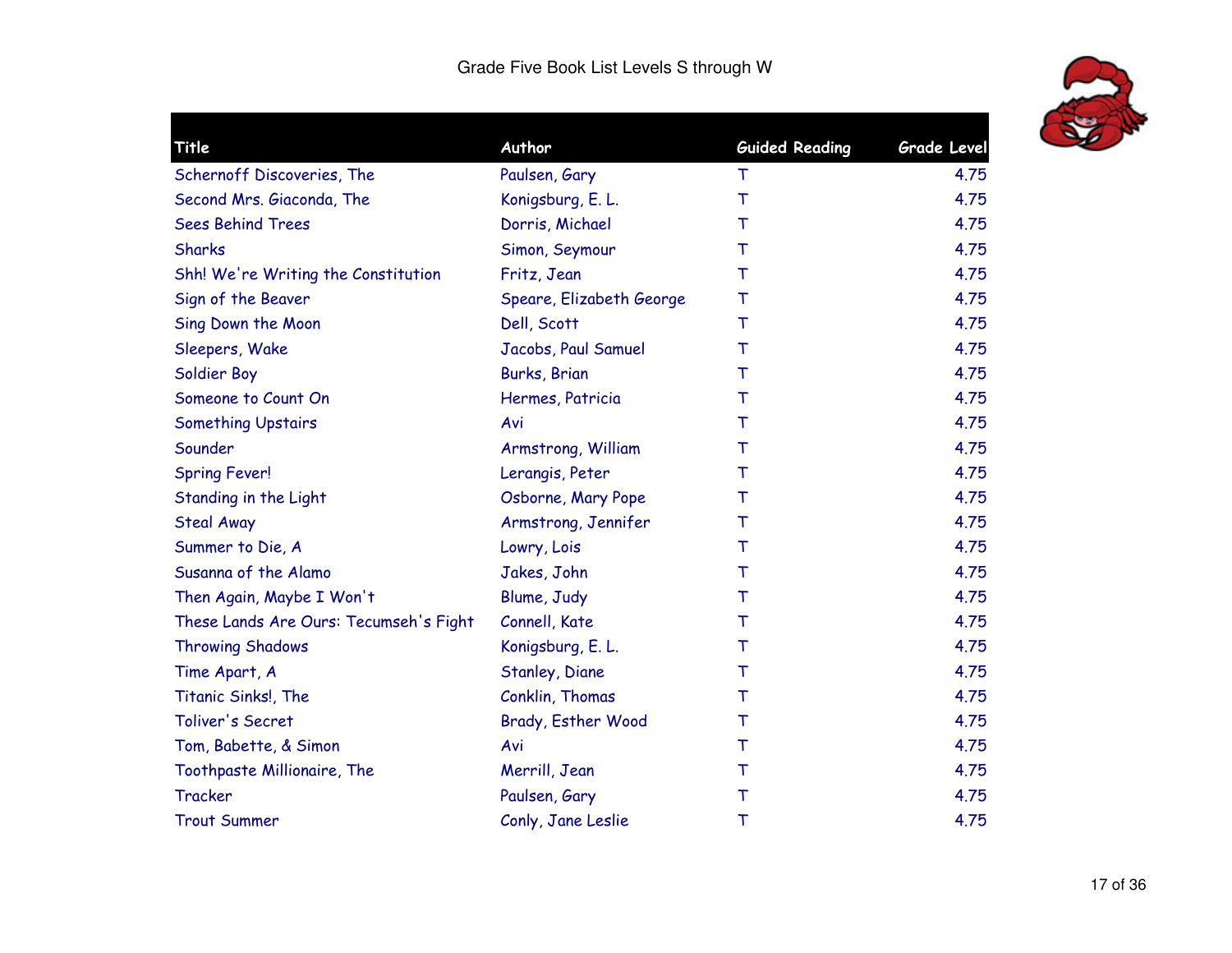

| Title                                     | Author                   | <b>Guided Reading</b> | <b>Grade Level</b> |
|-------------------------------------------|--------------------------|-----------------------|--------------------|
| Turn Homeward, Hannalee                   | <b>Beatty, Patricia</b>  | т                     | 4.75               |
| Two Under Par                             | Henkes, Kevin            | Т                     | 4.75               |
| <b>Volcanoes and Earthquakes</b>          | Lauber, Patricia         | Т                     | 4.75               |
| <b>Vulpes The Red Fox</b>                 | George, Jean Craighead   | Т                     | 4.75               |
| Wainscott Weasel, The                     | Seidler, Tor             | Т                     | 4.75               |
| <b>Wanted: Mud Blossom</b>                | Byars, Betsy             | Т                     | 4.75               |
| Watsons Go to Birmingham, the             | Curtis, Christopher Paul | Т                     | 4.75               |
| Well, The                                 | Taylor, Mildred          | Т                     | 4.75               |
| Werewolf Chronicles, The                  | Philbrick, W. R.         | Т                     | 4.75               |
| <b>What Jamie Saw</b>                     | Coman, Carolyn           | Т                     | 4.75               |
| Who Was that Masked Man, Anyway?          | Avi                      | Т                     | 4.75               |
| Wind in the Willows                       | Grahame, Kenneth/Bantam  | Т                     | 4.75               |
| Wish Giver, The                           | <b>Brittain, Bill</b>    | Т                     | 4.75               |
| Wish on a Unicorn                         | Hesse, Karen             | Т                     | 4.75               |
| Woodsong                                  | Paulsen, Gary            | Т                     | 4.75               |
| You Shouldn't Have to Say Good-bye        | Hermes, Patricia         | Т                     | 4.75               |
| Zlata's Diary: A Child's Life in SArajevo | Filipovic, Zlata         | Т                     | 4.75               |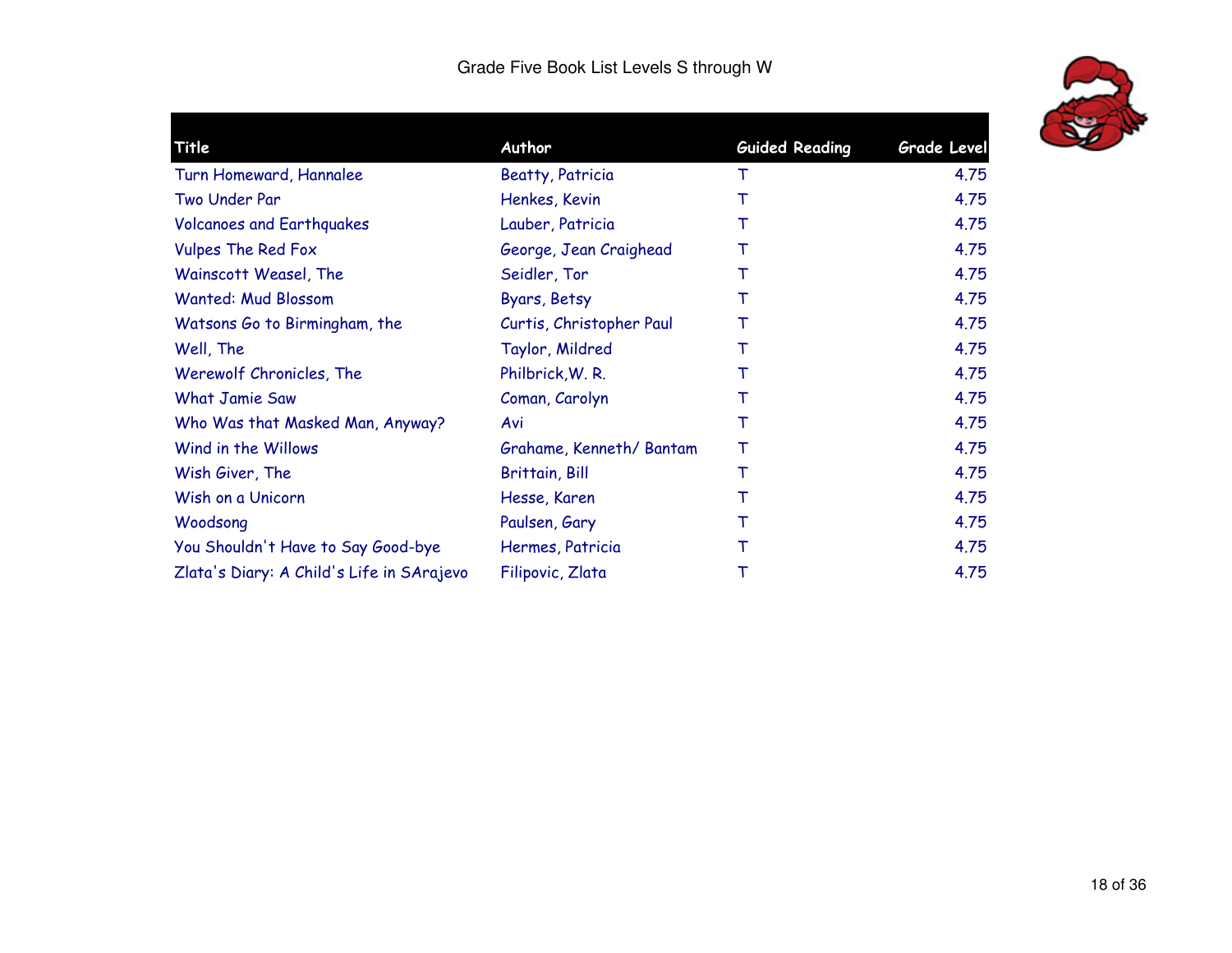| Title                                    | Author                   | <b>Guided Reading</b> | <b>Grade Level</b> |
|------------------------------------------|--------------------------|-----------------------|--------------------|
| Level U                                  |                          |                       |                    |
| 13th Floor, The: A                       | Fleischman, Sid          | $\cup$                | 5                  |
| Alexander Graham Bell: An Inventive Life | MacLeod, Elizabeth       | U                     | 5                  |
| All But Alice                            | Naylor, Phyllis Reynolds | U                     | 5                  |
| <b>Amazing Lizards</b>                   | Smith, Trevor            | U                     | 5                  |
| <b>An Indian Winter</b>                  | Freedman, Russell        | U                     | 5                  |
| Apprenticeship of Lucas Whitaker, The    | DeFelice, Cynthia        | U                     | 5                  |
| <b>Bad Girls</b>                         | Voigt, Cynthia           | U                     | 5                  |
| Bad, Badder, Baddest                     | Voigt, Cynthia           | U                     | 5                  |
| Baseball in April and Other Stories      | Soto, Gary               | U                     | 5                  |
| Being Danny's Dog                        | Naylor, Phyllis Reynolds | U                     | 5                  |
| Ben Franklin of Old Phiadelphia          | Cousins, Margaret        | U                     | 5                  |
| Benjamin Franklin                        | Kent, Deborah            | U                     | 5                  |
| Best Bad Thing, The                      | Uchida, Yoshiko          | U                     | 5                  |
| Beyond the Burning Lands                 | Christopher, John        | U                     | 5                  |
| BFG, The                                 | Dahl , Roald             | U                     | 5                  |
| Birds of Prey: A Look at Daytime Raptors | Collard, Sneed B. III    | U                     | 5                  |
| <b>Black Hearts in Battersea</b>         | Aiken, Joan              | U                     | 5                  |
| Boggart and the Monster, The             | Cooper, Susan            | U                     | 5                  |
| Boggart, The                             | Cooper, Susan            | U                     | 5                  |
| Book of Three, The                       | Alexander, Lloyd         | U                     | 5                  |
| Boy Who Owned the School, The            | Paulsen, Gary            | U                     | 5                  |
| Bronze Bow, The                          | Speare, Elizabeth George | U                     | 5                  |
| <b>Buffalo Gal</b>                       | Wallace, Bill            | U                     | 5                  |
| <b>Buffalo Hunt</b>                      | Freedman                 | U                     | 5.5                |
| Bye, Bye, Bali Kai                       | Luger, Harriett          | U                     | 5                  |
| Captain Grey                             | Avi                      | U                     | 5                  |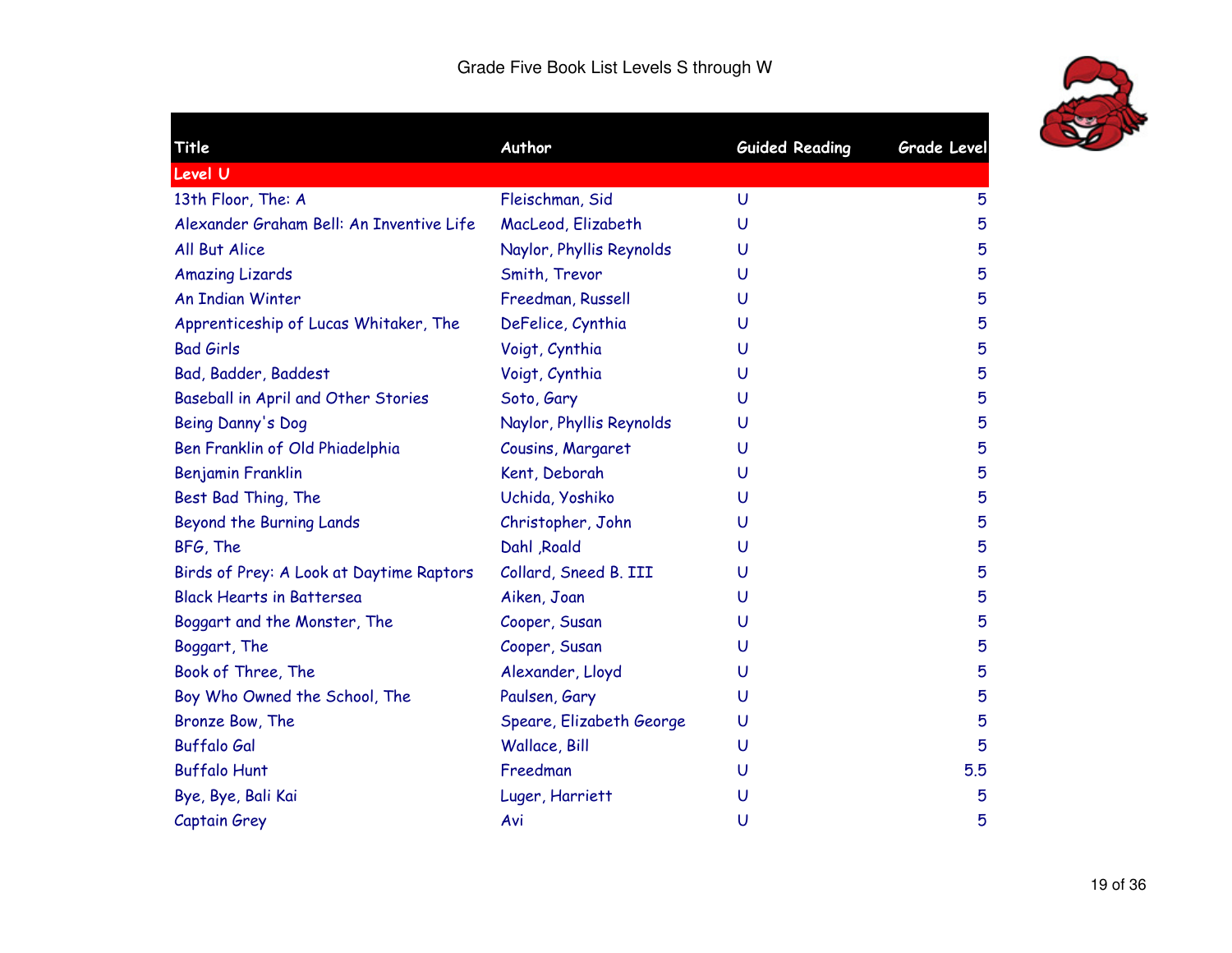

| Title                                | Author                      | <b>Guided Reading</b> | Grade Level |
|--------------------------------------|-----------------------------|-----------------------|-------------|
| Case of the Lion Dance               | Yep, Laurence               | U                     | 5           |
| Cat Ate My Gymsuit, The              | Danziger, Paula             | U                     | 5           |
| <b>Cat Running</b>                   | Snyder, Zilpha Keatley      | U                     | 5           |
| Catherine, Called Birdy              | Cushman, Karen              | U                     | 5           |
| Ceiling of Stars, A                  | Creel, Ann Howard           | U                     | 5           |
| <b>Charley Skedaddle</b>             | <b>Beatty, Patricia</b>     | U                     | 5           |
| Child of the Wolves                  | Hall, Elizabeth             | U                     | 5           |
| City Through the Ages                | Steele, Philip              | U                     | 5           |
| Cousins in the Castle                | Wallace, Barbara Brooks     | U                     | 5           |
| Crash                                | Spinelli, Jerry             | U                     | 5           |
| Crocodilians                         | Short, Joan & Bird, Bettina | U                     | 5           |
| Crowfoot                             | Hacker, Carlotta            | U                     | 5           |
| Dancing Carl                         | Paulsen, Gary               | U                     | 5           |
| Dangerous Wishes                     | Sleator, William            | U                     | 5           |
| Different Beat, A                    | Boyd, Candy Dawson          | U                     | 5           |
| Do The Funky Pickle                  | Spinelli, Jerry             | U                     | 5           |
| Door in the Wall, The                | De Angeli, Marguerite       | U                     | 5           |
| Dreadful Future of Blossom Culp, The | Peck, Richard               | U                     | 5           |
| Drew and the Homeboy Question        | Armstrong, Robb             | U                     | 5           |
| Earth to Matthew                     | Danziger, Paula             | U                     | 5           |
| Egypt Game, The                      | Snyder, Zilpha Keatley      | U                     | 5           |
| Egypt: The Culture                   | Kalman, Bobbie              | U                     | 5           |
| Egypt: The Land                      | Kalman, Bobbie              | U                     | 5           |
| Egypt: The People                    | Kalman, Bobbie              | U                     | 5           |
| <b>Egyptian Town</b>                 | Steedman, Scott             | U                     | 5           |
| <b>Ella Enchanted</b>                | Carson Levine, Gail         | U                     | 5           |
| Everyone Else's Parents Said Yes     | Danziger, Paula             | U                     | 5           |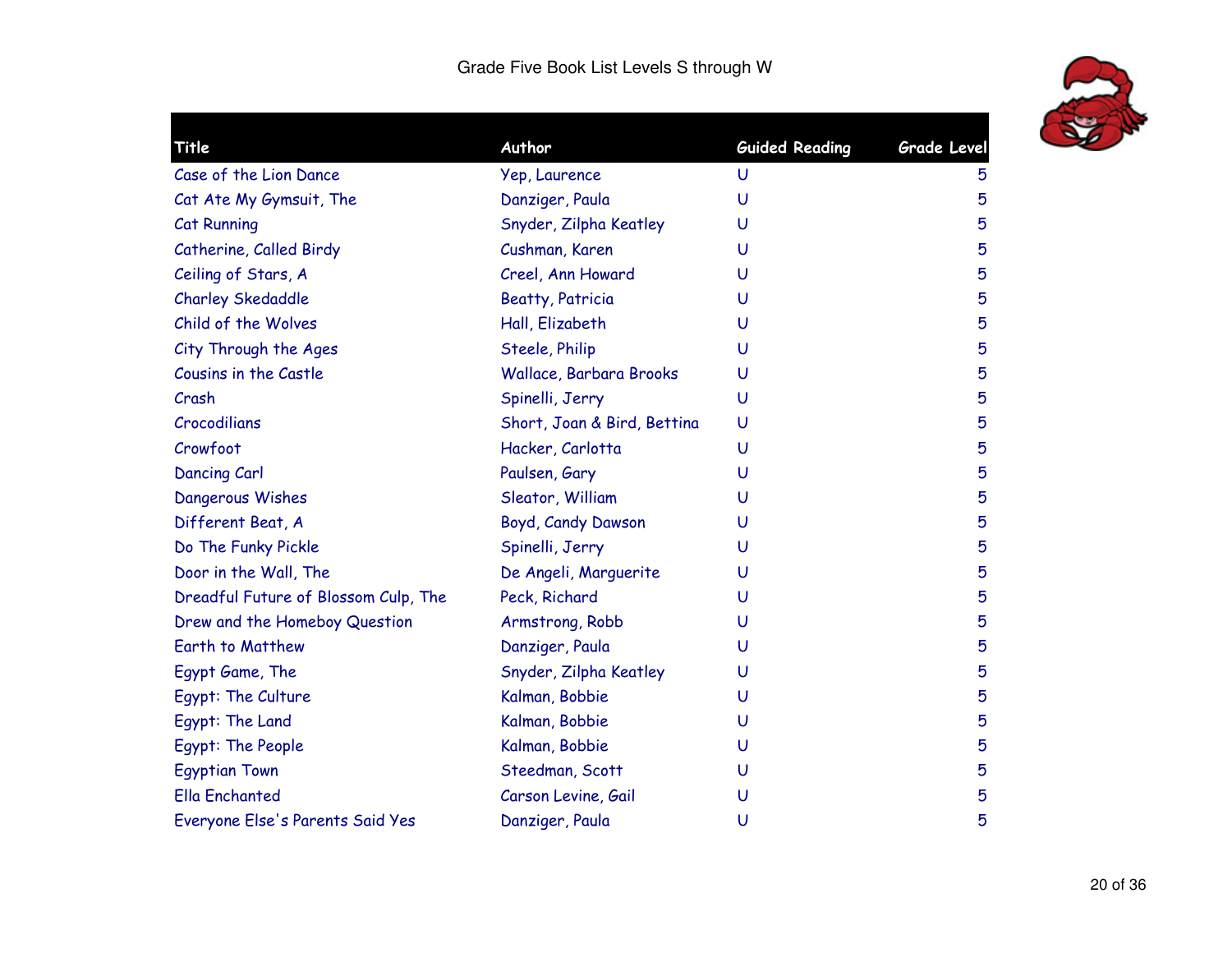

| Title                                                      | Author                             | <b>Guided Reading</b> | Grade Level |
|------------------------------------------------------------|------------------------------------|-----------------------|-------------|
| Factory Through the Ages                                   | Steele, Philip                     | U                     | 5           |
| Facts and Fictions of Minna Pratt, The                     | MacLachlan, Patricia               | U                     | 5           |
| Farm Through the Ages                                      | Steele, Philip                     | U                     | 5           |
| Fastest Friend in the West, The                            | Grove, Vicki                       | U                     | 5           |
| Fire in the Wind                                           | Levin, Betty                       | U                     | 5           |
| First Ladies of the White House                            | <b>Skarmeas, Nancy</b>             | U                     | 5           |
| First Ladies: Women Who Called the White Gormley, Beatrice |                                    | U                     | 5           |
| Fledgling, The                                             | Langton, Jane                      | U                     | 5           |
| Flying With the Eagle, Racing the Great                    | Bruchac, Joseph                    | U                     | 5           |
| Frances Hodgson Burnett: Beyond the                        | Carpenter, A. S. & Shirley, Jean U |                       | 5           |
| Frightful's Mountain                                       | George, Jean Craighead             | U                     | 5           |
| Gathering of Days, A: A New England Girl's                 | Blos, Joan                         | U                     | 5           |
| Georgia O'Keeffe                                           | LaDoux, Rita C.                    | U                     | 5           |
| Geysers: When Earth Roars                                  | Gallant, Roy/A First Book          | U                     | 5           |
| Ghost in the Tokaido Inn, The                              | Hoobler, Dorothy & Thomas          | U                     | 5           |
| Gift of the Girl Who Couldn't Hear, The                    | Shreve, Susan                      | U                     | 5           |
| <b>Ginger Pye</b>                                          | Estes, Eleanor                     | U                     | 5           |
| Girl Called Boy, A                                         | Hurmence, Belinda                  | U                     | 5           |
| Girl In the Window, The                                    | Yeo, Wilma                         | U                     | 5           |
| Girl Who Married the Moon, The: Tales                      | Bruchac, Joseph                    | U                     | 5           |
| Girl With the Silver Eyes, The                             | Roberts, Willo Davis               | U                     | 5           |
| Grace                                                      | Walsh, Jill Paton                  | U                     | 5           |
| Grams, Her Boyfriend, My Family, and Me                    | Derby, Pat                         | U                     | 5           |
| Graven Images: Three Stories by Paul                       | Fleischman, Paul                   | U                     | 5           |
| Great Wheel, The                                           | Lawson, Robert                     | U                     | 5           |
| Greece: The Culture                                        | Kalman, Bobbie                     | U                     | 5           |
| Greece: The Land                                           | Kalman, Bobbie                     | U                     | 5           |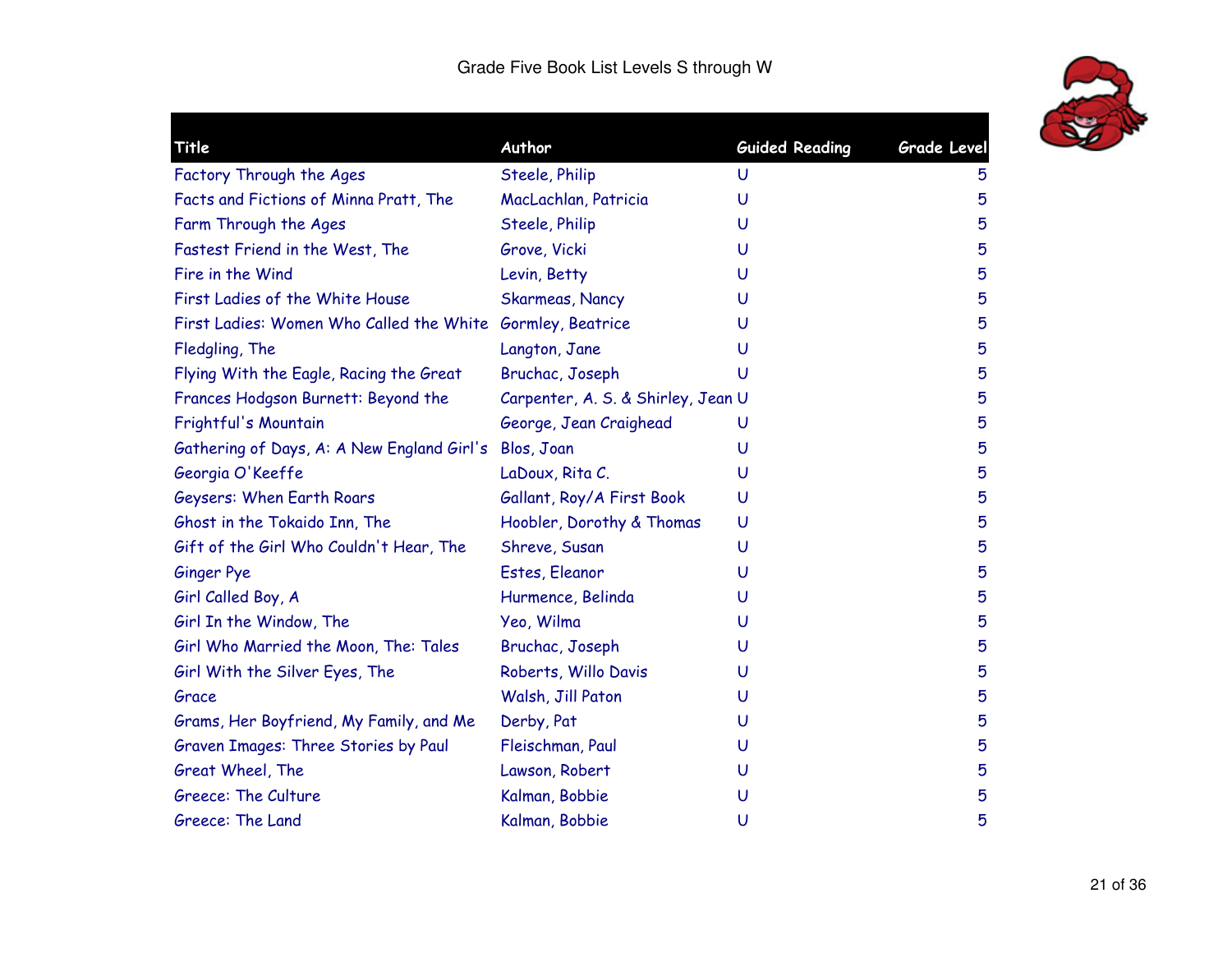

| Title                                    | Author                         | <b>Guided Reading</b> | Grade Level |
|------------------------------------------|--------------------------------|-----------------------|-------------|
| Greece: The People                       | Kalman, Bobbie                 | U                     | 5           |
| Gypsy Game, The                          | Snyder, Zilpha Keatly          | U                     | 5           |
| Handful of Time, A                       | Pearson, Kit                   | U                     | 5           |
| Heat Is On, The                          | Tanaka, Shelley                | U                     | 5           |
| Hitty: Her First Hundred Years           | Field, Rachel                  | U                     | 5           |
| House Through the Ages                   | Steele, Philip                 | U                     | 5           |
| I Am Regina                              | Keehn, Sally                   | U                     | 5           |
| If You Were There in 1492: Everyday Life | Brenner, Barbara               | U                     | 5           |
| <b>Incognito Mosquito Makes History</b>  | Hass, E.A.                     | U                     | 5           |
| <b>Jacob Have I Loved</b>                | Paterson, Katherine            | U                     | 5           |
| Jaguars                                  | Green, Michael                 | U                     | 5           |
| Jericho's Journey                        | Wisler, G. Clifton             | U                     | 5           |
| Journey Into Terror                      | Wallace, Bill                  | U                     | 5           |
| Journey to America                       | Levitin, Sonia                 | U                     | 5           |
| Journey to Topaz                         | Uchida, Yoshiko                | U                     | 5           |
| Julie                                    | George, Jean Craighead         | U                     | 5           |
| Julie of the Wolves                      | George, Jean Craighead         | U                     | 5           |
| Julie's Wolf Pack                        | George, Jean Craighead         | U                     | 5           |
| Jump Ship to Freedom                     | Collier, James and Christopher | U                     | 5           |
| Jungle Book, The                         | Kipling, Rudyard               | U                     | 5           |
| Justin Morgan Had a Horse                | Henry, Marguerite              | U                     | 5           |
| Kind of Thief, A                         | Alcock, Vivien                 | U                     | 5           |
| King of the Wind                         | Henry, Marguerite              | U                     | 5           |
| <b>Kneeknock Rise</b>                    | <b>Babbitt, Natalie</b>        | U                     | 5           |
| Knots in My Yo-yo String: The            | Spinelli, Jerry                | U                     | 5           |
| Lampfish of Twill, The                   | Lisle, Janet Taylor            | U                     | 5           |
| Lyddie                                   | Paterson, Katherine            | U                     | 5           |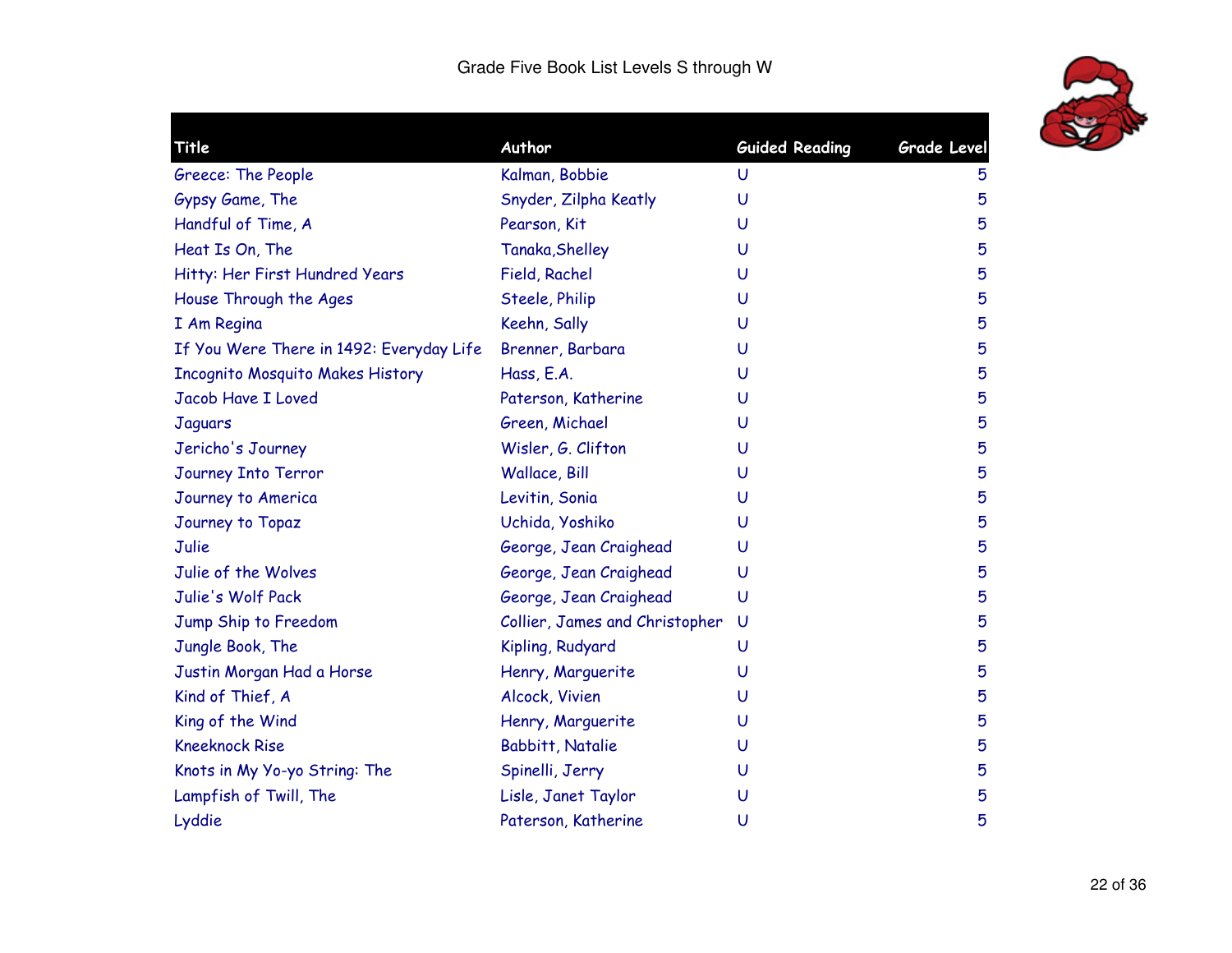

| Title                                     | Author                         | <b>Guided Reading</b> | <b>Grade Level</b> |
|-------------------------------------------|--------------------------------|-----------------------|--------------------|
| Make Like a Tree and Leave                | Danziger, Paula                | U                     | 5                  |
| May Chinn: The Best Medicine              | Butts, Ellen & Schwartz, Joyce | U                     | 5                  |
| Merlin and the Dragons                    | Yolen, Jane                    | U                     | 5                  |
| Midnight Magic                            | Avi                            | U                     | 5                  |
| Miranda and the Movies                    | Kendall, Jane                  | U                     | 5                  |
| Mr. Revere and I                          | Lawson, Robert                 | U                     | 5                  |
| Mustangs                                  | Gillespie, Lorrine             | U                     | 5                  |
| My Side of the Mountain                   | George, Jean Craighead         | U                     | 5                  |
| Night Journeys                            | Avi                            | U                     | 5                  |
| Night of the Twisters                     | Ruckman, Ivy                   | U                     | 5                  |
| Nobody's Family Is Going to Change        | Fitzhugh, Louise               | U                     | 5                  |
| North Star To Freedom                     | Gorrell, Gena K.               | U                     | 5                  |
| Nothing But The Truth                     | Avi                            | U                     | 5                  |
| Number the Stars                          | Lowry, Lois                    | U                     | 5                  |
| Of Nightingales That Weep                 | Paterson, Katherine            | U                     | 5                  |
| Off the Map, The Journals of Lewis and    | Roop, Peter and Connie         | U                     | 5                  |
| Once Upon a Time in Junior High           | Norment, Lisa                  | U                     | 5                  |
| <b>Onion John</b>                         | Krumgold, Joseph               | U                     | 5                  |
| Oprah Winfrey, A Voice for the People     | <b>Brooks, Philip</b>          | U                     | 5                  |
| Ordinary Genius, The Story of Albert      | McPherson, Stephanie S.        | U                     | 5                  |
| <b>Outrageously Alice</b>                 | Naylor, Phyllis Reynolds       | U                     | 5                  |
| P.S. Longer Letter Later                  | Danziger, Paula                | U                     | 5                  |
| Park's Quest                              | Paterson, Katherine            | U                     | 5                  |
| Peril in the Bessledorf Parachute Factory | Naylor, Phyllis Reynolds       | U                     | 5                  |
| Perilous Road, The                        | Steele, William                | U                     | 5                  |
| Place in the Sun, A                       | Rubalcaba, Jill                | U                     | 5                  |
| Ragweed                                   | Avi                            | U                     | 5                  |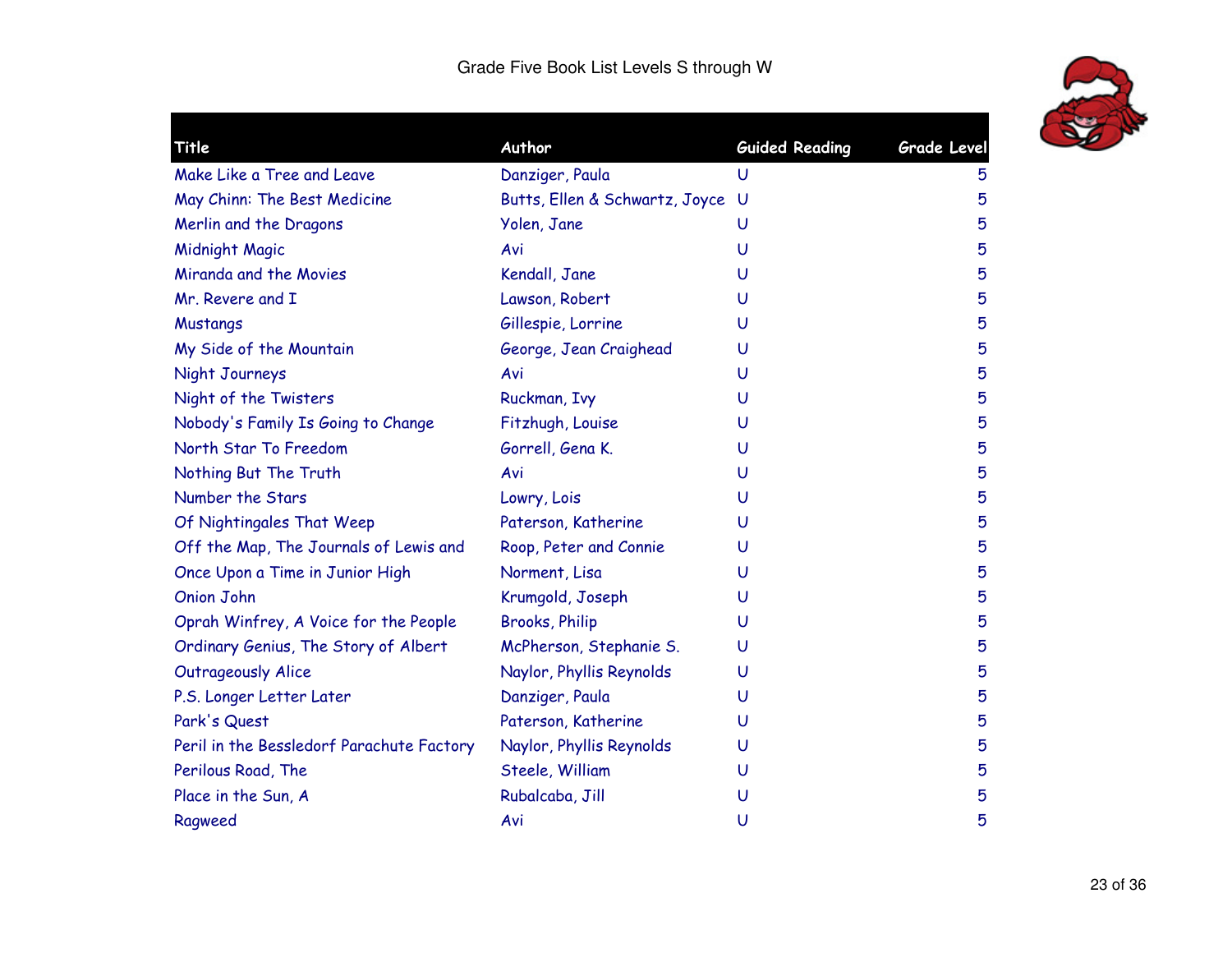

| Title                                    | Author                         | <b>Guided Reading</b> | Grade Level |
|------------------------------------------|--------------------------------|-----------------------|-------------|
| Real Thief, The                          | Steig, William                 | U                     | 5           |
| Red Dog                                  | Wallace, Bill                  | U                     | 5           |
| Remember the Ladies: The First Women's   | Johnston, Norma                | U                     | 5           |
| Report To the Principal's Office         | Spinelli, Jerry                | U                     | 5           |
| Righteous Revenge of Artemis Bonner, The | Myers, Walter Dean             | U                     | 5           |
| River Apart, A                           | Sutherland, Robert             | U                     | 5           |
| River Through the Ages                   | Steele, Philip                 | U                     | 5           |
| Road Through the Ages                    | Steele, Philip                 | U                     | 5           |
| Romeo and Juliet: Together at Last       | Avi                            | U                     | 5           |
| Rosa Parks: My Story                     | Parks, Rosa                    | U                     | 5           |
| Search for Delicious, The                | <b>Babbitt, Natalie</b>        | U                     | 5           |
| Secret Garden, The                       | Burnett, Frances H.            | U                     | 5           |
| Shadow of a Bull                         | Wojciechowska, Maia            | U                     | 5           |
| Sign of the Chrysanthemum, The           | Paterson, Katherine            | U                     | 5           |
| Silk Route, The                          | Major, John S.                 | U                     | 5           |
| Silverwing: How One Small Bat Became a   | Oppel, Kenneth                 | U                     | 5           |
| <b>Sky Dogs</b>                          | Yolen, Jane                    | U                     | 5           |
| Some of the Kinder Planets               | Wynne-Jones, Tim               | U                     | 5           |
| Stay! Keeper's Story                     | Lowry, Lois                    | U                     | 5           |
| <b>Stealing Freedom</b>                  | Carbone, Lisa                  | U                     | 5           |
| Stories From the Days of Christopher     | Young, R. A. & Dockrey, J.     | U                     | 5           |
| Stories Huey Tells, The                  | Young, R. A. & Dockrey, J.     | U                     | 5           |
| Stories in Stone: The World of Animal    | Kittinger, Jo.S./ A First Book | U                     | 5           |
| Story of Harriet Tubman: Freedom, The    | Sterling, Dorothy              | U                     | 5           |
| Stranger at the Window                   | Alcock, Vivien                 | U                     | 5           |
| Stranger Came Ashore, A                  | Hunter, Mollie                 | U                     | 5           |
| Summer of the Swans, The                 | Byars, Betsy                   | U                     | 5           |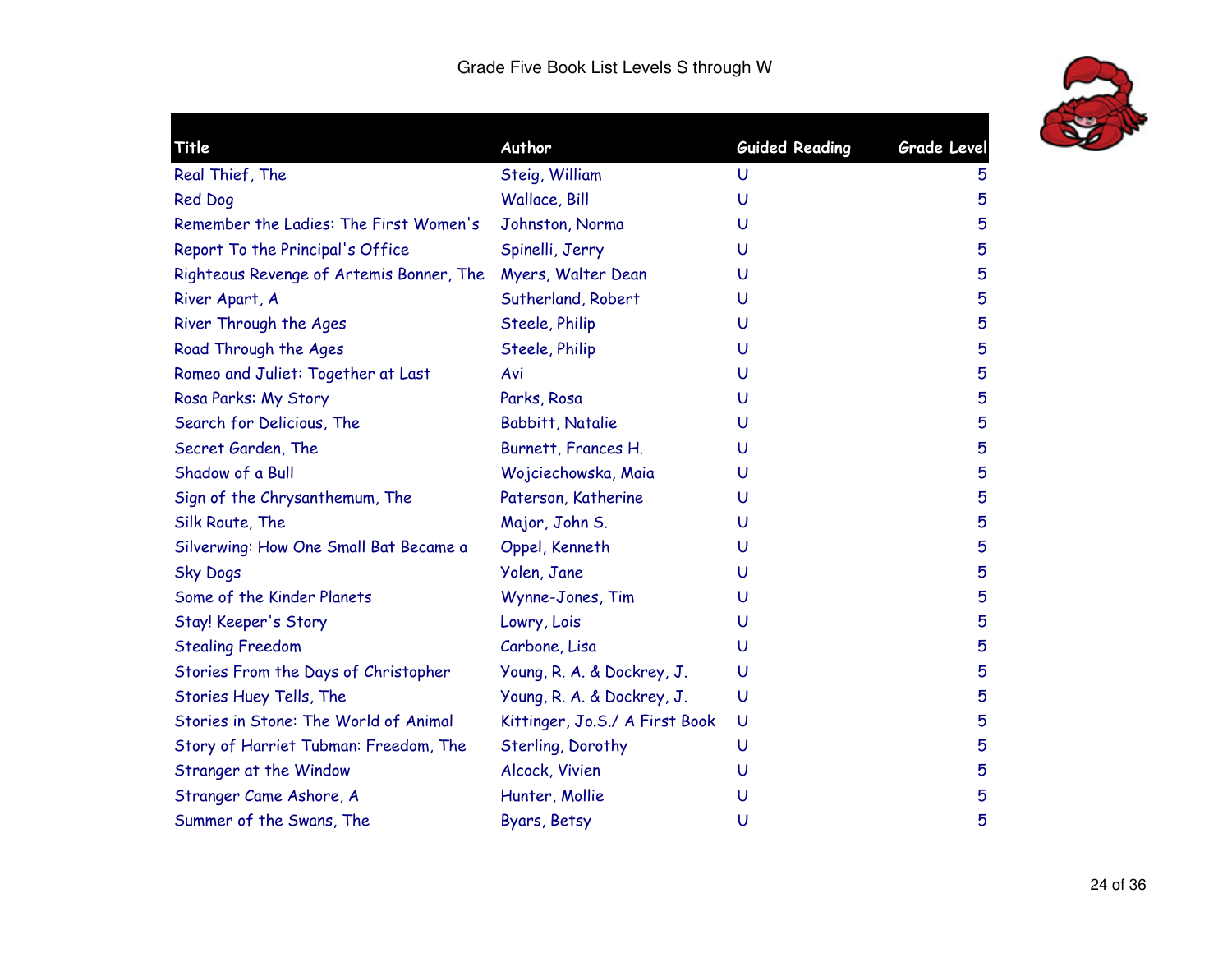| Title                                    | Author                         | <b>Guided Reading</b> | <b>Grade Level</b> |
|------------------------------------------|--------------------------------|-----------------------|--------------------|
| Talking Earth, The                       | George, Jean Craighead         | U                     | 5                  |
| Tangerine                                | Bloor, Edward                  | U                     | 5                  |
| Tarantula in My Purse, The               | George, Jean Craighead         | U                     | 5                  |
| That Wild Berries Should Grow            | Whelan, Gloria                 | U                     | 5                  |
| Thomas Jefferson: Man with a Vision      | Crisman, Ruth                  | U                     | 5                  |
| Thunder Rolling in the Mountains         | O'Dell, Scott                  | U                     | 5                  |
| <b>Tiltawhirl John</b>                   | Paulsen, Gary                  | U                     | 5                  |
| Treasures in the Dust                    | Porter, Tracey                 | U                     | 5                  |
| <b>Tuck Everlasting</b>                  | Babbitt, Natalie               | U                     | 5                  |
| Tucket's Ride                            | Paulsen, Gary                  | U                     | 5                  |
| Twenty and Ten                           | Bishop, Claire                 | U                     | 5                  |
| Undying Glory: The Story of the          | Cox, Clinton                   | U                     | 5                  |
| View from Saturday, The                  | Konigsburg, E. L.              | U                     | 5                  |
| Voyages of Dr. Doolittle, The            | Lofting, Hugh                  | U                     | 5                  |
| Wait Till Helen Comes                    | Downing Hahn, Mary             | U                     | 5                  |
| War Comes to Willy Freeman               | Collier, James and Christopher | U                     | 5                  |
| Who Put That Hair in My Toothbrush?      | Spinelli, Jerry                | U                     | 5                  |
| Who Really Killed Cock Robin?            | George, Jean Craighead         | U                     | 5                  |
| Winged Cat, The: A Tale of Ancient Egypt | Lattimore, Deborah Nourse      | U                     | 5                  |
| Winter Room, The                         | Paulsen, Gary                  | U                     | 5                  |
| Witchcraft of Salem Village, The         | Snyder, Zilpha Keatley         | U                     | 5                  |
| Wizard of Oz, The                        | Baum, L. Frank                 | U                     | 5                  |
| Words                                    | Paulsen, Gary                  | U                     | 5                  |
| Wright Brothers, The                     | Sobol, Donald J.               | U                     | 5                  |
| Wringer                                  | Spinelli, Jerry                | U                     | 5                  |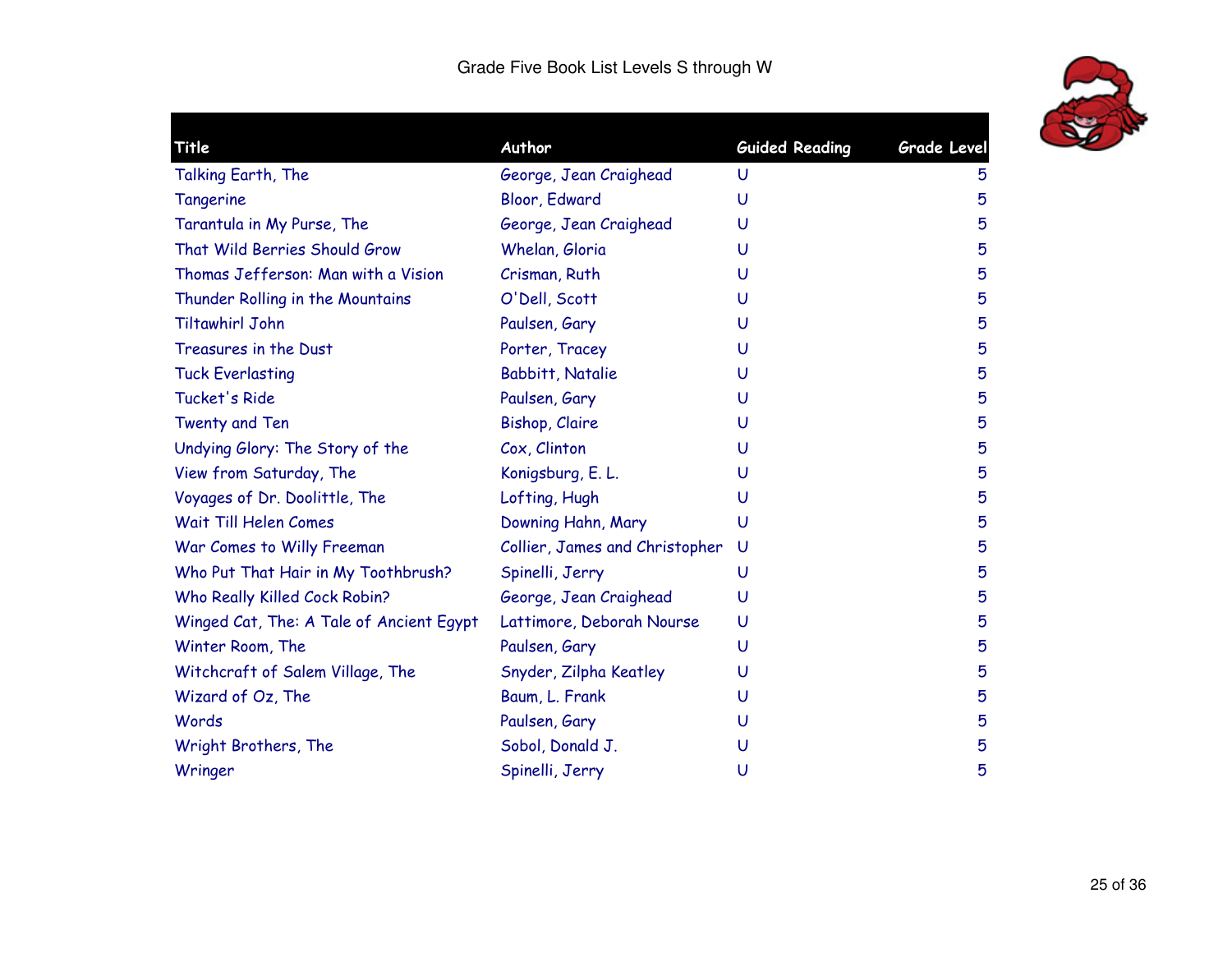| Title                                                 | Author                  | <b>Guided Reading</b> | Grade Level |
|-------------------------------------------------------|-------------------------|-----------------------|-------------|
| Level V                                               |                         |                       |             |
| 5 Novels                                              | Pinkwater, Daniel       | V                     | 5.3         |
| <b>Absolutely Normal Chaos</b>                        | Creech, Sharon          | V                     | 5.3         |
| Alexander Graham Bell                                 | Petrie, A. Roy          | v                     | 5.3         |
| American Revolution, The                              | Carter, Alden R.        | v                     | 5.3         |
| Amos Fortune: Free Man                                | <b>Yates, Elizabeth</b> | V                     | 5.3         |
| And One For All                                       | Nelson, Theresa         | v                     | 5.3         |
| Anna Is Still Here                                    | Vos, Ida                | V                     | 5.3         |
| Anne of Green Gables                                  | Montgomery, L.M.        | v                     | 5.3         |
| Are All The Giants Dead?                              | Norton, Mary            | V                     | 5.3         |
| Around the World in a Hundred Years: From Fritz, Jean |                         | v                     | 5.3         |
| <b>Autumn Street</b>                                  | Lowry, Lois             | v                     | 5.3         |
| Bad Beginning, The                                    | Snicket, Lemony         | v                     | 5.3         |
| <b>Bearstone</b>                                      | Hobbs, Will             | v                     | 5.3         |
| <b>Beauty</b>                                         | Wallace, Bill           | v                     | 5.3         |
| <b>Behind The Bedroom Wall</b>                        | Williams, Laura E.      | v                     | 5.3         |
| <b>Belle Prater's Boy</b>                             | White, Ruth             | v                     | 5.3         |
| Beyond the Mango Tree                                 | Zemser, Amy Bronwen     | v                     | 5.3         |
| Biggest Klutz in Fifth Grade, The                     | Wallace, Bill           | V                     | 5.3         |
| Birthday Room, The                                    | Henkes, Kevin           | V                     | 5.3         |
| Black Star, Bright Dawn                               | O'Dell, Scott           | v                     | 5.3         |
| Bloomability                                          | Creech, Sharon          | v                     | 5.3         |
| <b>Blue Willow</b>                                    | Gates, Doris            | V                     | 5.3         |
| <b>Brady</b>                                          | Fritz, Jean             | V                     | 5.3         |
| <b>Brain</b>                                          | You And Your Body       | v                     | 5.3         |
| But I'll Be Back Again                                | Rylant, Cynthia         | V                     | 5.3         |
| By the Great Horn Spoon!                              | Fleischman, Sid         | v                     | 5.3         |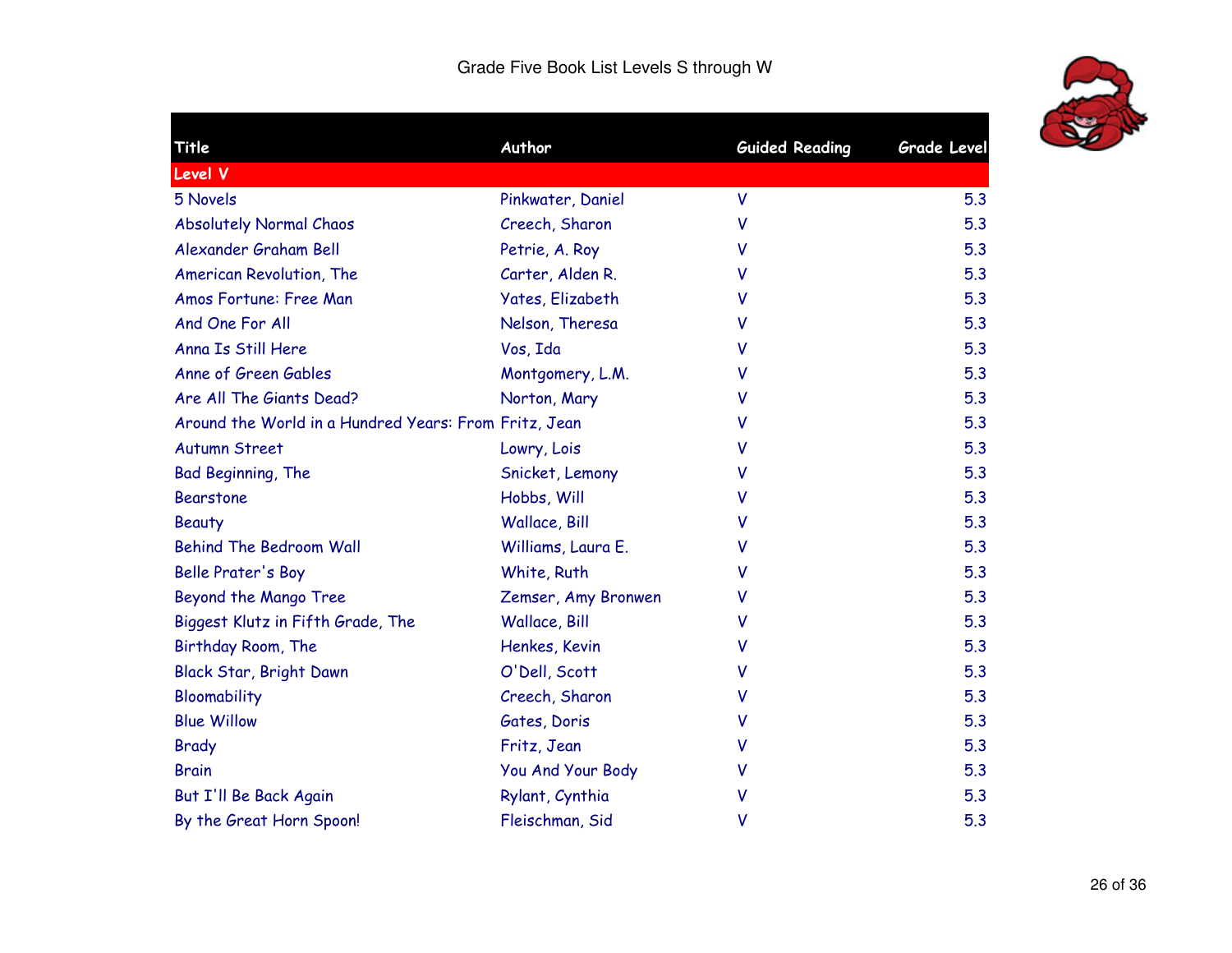

| Title                                 | Author                   | <b>Guided Reading</b> | <b>Grade Level</b> |
|---------------------------------------|--------------------------|-----------------------|--------------------|
| <b>Calico Bush</b>                    | Field, Rachel            | V                     | 5.3                |
| Canyons                               | Paulsen, Gary            | V                     | 5.3                |
| Cay, The                              | Taylor, Theodore         | v                     | 5.3                |
| CD and the Giant Cat                  | Odgers, Darrel and Sally | V                     | 5.3                |
| <b>Chasing Redbird</b>                | Creech, Sharon           | v                     | 5.3                |
| <b>Choosing Up Sides</b>              | Ritter, John H.          | v                     | 5.3                |
| Circle Unbroken, A                    | Hotze, Sollace           | v                     | 5.3                |
| City of Gold & Lead, The              | Christopher, John        | v                     | 5.3                |
| Clay Marble, The                      | Ho, Minfong              | ٧                     | 5.3                |
| Cold Shoulder Road                    | Aiken, Joan              | v                     | 5.3                |
| <b>Come Morning</b>                   | Guccione, Leslil Davis   | V                     | 5.3                |
| Come Sing, Jimmy Jo                   | Patterson, Katherine     | v                     | 5.3                |
| <b>Dark Stairs</b>                    | Byars, Betsy             | v                     | 5.3                |
| Daughter of the Mountains             | Rankin, Louise           | V                     | 5.3                |
| Death's Door                          | Byars, Betsy             | ۷                     | 5.3                |
| Dogsong                               | Paulsen, Gary            | V                     | 5.3                |
| Dragon Chronicles, The: Dragon's Milk | Fletcher, Susan          | v                     | 5.3                |
| Dragonsong                            | McCaffrey, Anne          | v                     | 5.3                |
| Drylongso                             | Hamilton, Virginia       | ۷                     | 5.3                |
| <b>Dustland</b>                       | Hamilton, Virginia       | v                     | 5.3                |
| Eyes of the Amaryllis, The            | <b>Babbitt, Natalie</b>  | v                     | 5.3                |
| Father Water, Mother Woods            | Paulsen, Gary            | v                     | 5.3                |
| <b>Favorite Greek Myths</b>           | Konigsburg, E. L.        | v                     | 5.3                |
| Fighting Ground, The                  | Avi                      | V                     | 5.3                |
| Final Freedom, The                    | Wallace, Bill            | ۷                     | 5.3                |
| Foster's War                          | Reeder, Carolyn          | V                     | 5.3                |
| <b>Franklin Delano Roosevelt</b>      | Freedman, Russell        | V                     | 5.3                |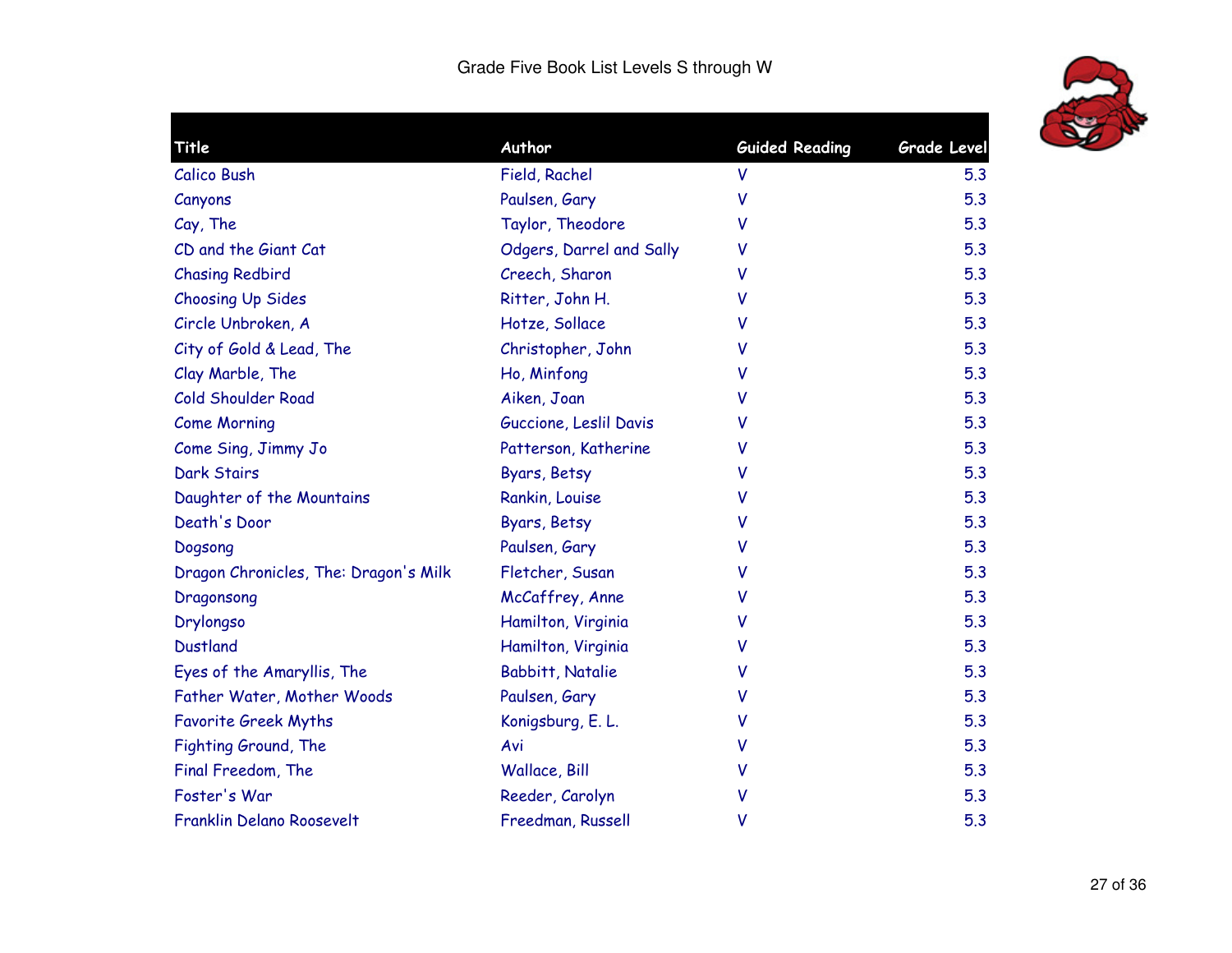

| Title                                    | Author                 | <b>Guided Reading</b> | <b>Grade Level</b> |
|------------------------------------------|------------------------|-----------------------|--------------------|
| Gathering of Flowers, A                  | Thomas, Joyce Carol    | V                     | 5.3                |
| Gathering, The                           | Hamilton, Virginia     | v                     | 5.3                |
| Get on Board: The Story ofUnderground    | Haskins, Jim           | V                     | 5.3                |
| Getting Lincoln's Goat                   | Goldman, E. M.         | v                     | 5.3                |
| Ghost Belonged to Me, The                | Peck, Richard          | v                     | 5.3                |
| Gib Rides Home                           | Snyder, Zilpha Keatley | v                     | 5.3                |
| Gone-Away Lake                           | Enright, Elizabeth     | v                     | 5.3                |
| Good-Bye, Billy Radish                   | Skurzynski, Gloria     | v                     | 5.3                |
| Goodbye, Vietnam                         | Whelan, Gloria         | v                     | 5.3                |
| <b>Goody Hall</b>                        | Babbitt, Natalie       | v                     | 5.3                |
| <b>Grab Hands and Run</b>                | Temple, Frances        | v                     | 5.3                |
| Green Book, The                          | Walsh, Jill Paton      | v                     | 5.3                |
| Habibi                                   | Nye, Naomi Shihab      | v                     | 5.3                |
| Harris and Me                            | Paulsen, Gary          | v                     | 5.3                |
| Harry Potter and the Chamber of Secrets  | Rowling, J.K.          | v                     | 5.3                |
| Harry Potter and the Goblet of Fire      | Rowling, J.K.          | v                     | 5.3                |
| Harry Potter and the Prisoner of Azkaban | Rowling, J.K.          | V                     | 5.3                |
| Harry Potter and the Sorcerer's Stone    | Rowling, J.K.          | V                     | 5.3                |
| Hobby, Find Your Fate                    | Yolen, Jane            | V                     | 5.3                |
| Holes                                    | Sachar, Louis          | v                     | 5.3                |
| House of Dies Drear                      | Hamilton, Virginia     | v                     | 5.3                |
| I Rode a Horse of Milk White Jade        | Wilson, Diane Lee      | v                     | 5.3                |
| If I Forget, You Remember                | Williams, Carol Lynch  | v                     | 5.3                |
| Incident at Hawk's Hill                  | Eckert, Allen W.       | V                     | 5.3                |
| <b>Incredible Journey The</b>            | Burnford, Sheila       | v                     | 5.3                |
| Island of the Blue Dolphins              | O'Dell, Scott          | V                     | 5.3                |
| Jingo Django                             | Fleischman, Sid        | V                     | 5.3                |
|                                          |                        |                       |                    |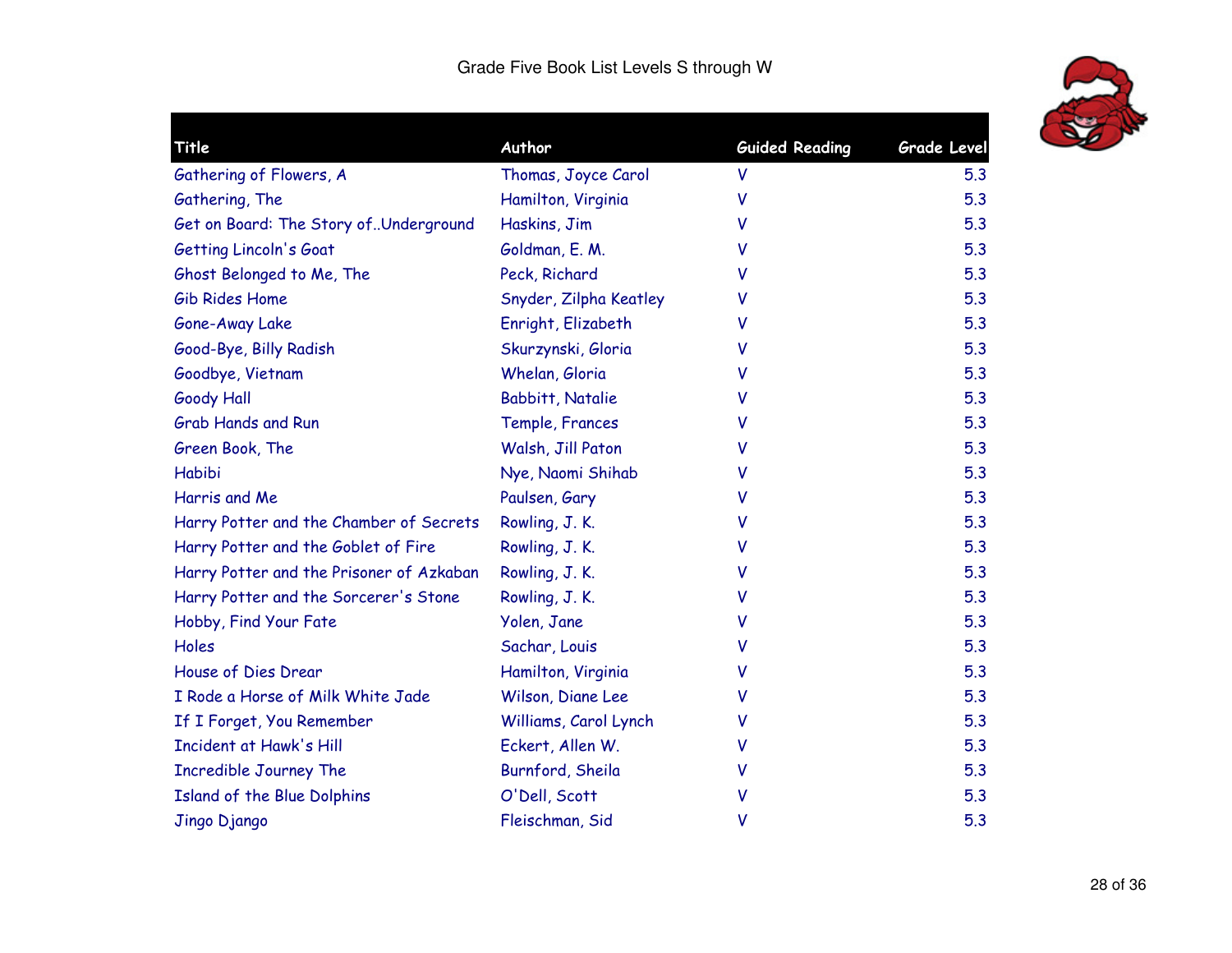

| Title                               | Author                       | <b>Guided Reading</b> | <b>Grade Level</b> |
|-------------------------------------|------------------------------|-----------------------|--------------------|
| Jip His Story                       | Paterson, Katherine          | V                     | 5.3                |
| John F. Kennedy                     | World Leaders: Past and      | ۷                     | 5.3                |
| John James Audubon: Wildlife Artist | Anderson, Peter/A First Book | V                     | 5.3                |
| Joseph: 1861 - A Rumble of War      | Pryor, Bonnie                | v                     | 5.3                |
| <b>Journey Home</b>                 | Uchida, Yoshika              | v                     | 5.3                |
| journey Outside                     | Steele, Mary Q.              | v                     | 5.3                |
| Journey to an 800 Number            | Konigsburg, E. L.            | v                     | 5.3                |
| <b>Keep Smiling Through</b>         | Rinaldi, Ann                 | v                     | 5.3                |
| Keeping Room, The                   | Myers, Anna                  | v                     | 5.3                |
| Letters from Camp A Mystery         | Klise, Kate                  | ۷                     | 5.3                |
| Lincoln: A Photobiography           | Freedman, Russell            | v                     | 5.3                |
| Long Way from Chicago, A            | Peck, Richard                | ۷                     | 5.3                |
| Manatee, The                        | Silverstein, A. and Nunn, L. | V                     | 5.3                |
| <b>Maniac Magee</b>                 | Spinelli, Jerry              | v                     | 5.3                |
| <b>Many Waters</b>                  | L'Engle, Madeleine           | v                     | 5.3                |
| Marian Anderson: Singer             | Tedards, Anne                | v                     | 5.3                |
| Maze, The                           | Hobbs, Will                  | v                     | 5.3                |
| Merlin, A Wizard is Born            | Yolen, Jane                  | v                     | 5.3                |
| Midnight Horse, The                 | Fleischman, Sid              | V                     | 5.3                |
| <b>Monkey Island</b>                | Fox, Paula                   | v                     | 5.3                |
| Mrs. Frisby and the Rats of NIMH    | O'Brien, Robert C.           | ٧                     | 5.3                |
| Music of Dolphins, The              | Hesse, Karen                 | ۷                     | 5.3                |
| My Brother, My Sister, and I        | Watkins, Yoko Kawashima      | V                     | 5.3                |
| My Name is Not Angelica             | Dell, Scott                  | V                     | 5.3                |
| <b>My Wartime Summers</b>           | Cutler, Jane                 | v                     | 5.3                |
| Night Birds on Nantucket            | Aiken, Joan                  | ۷                     | 5.3                |
| Not That I Care                     | Vail, Rachel                 | V                     | 5.3                |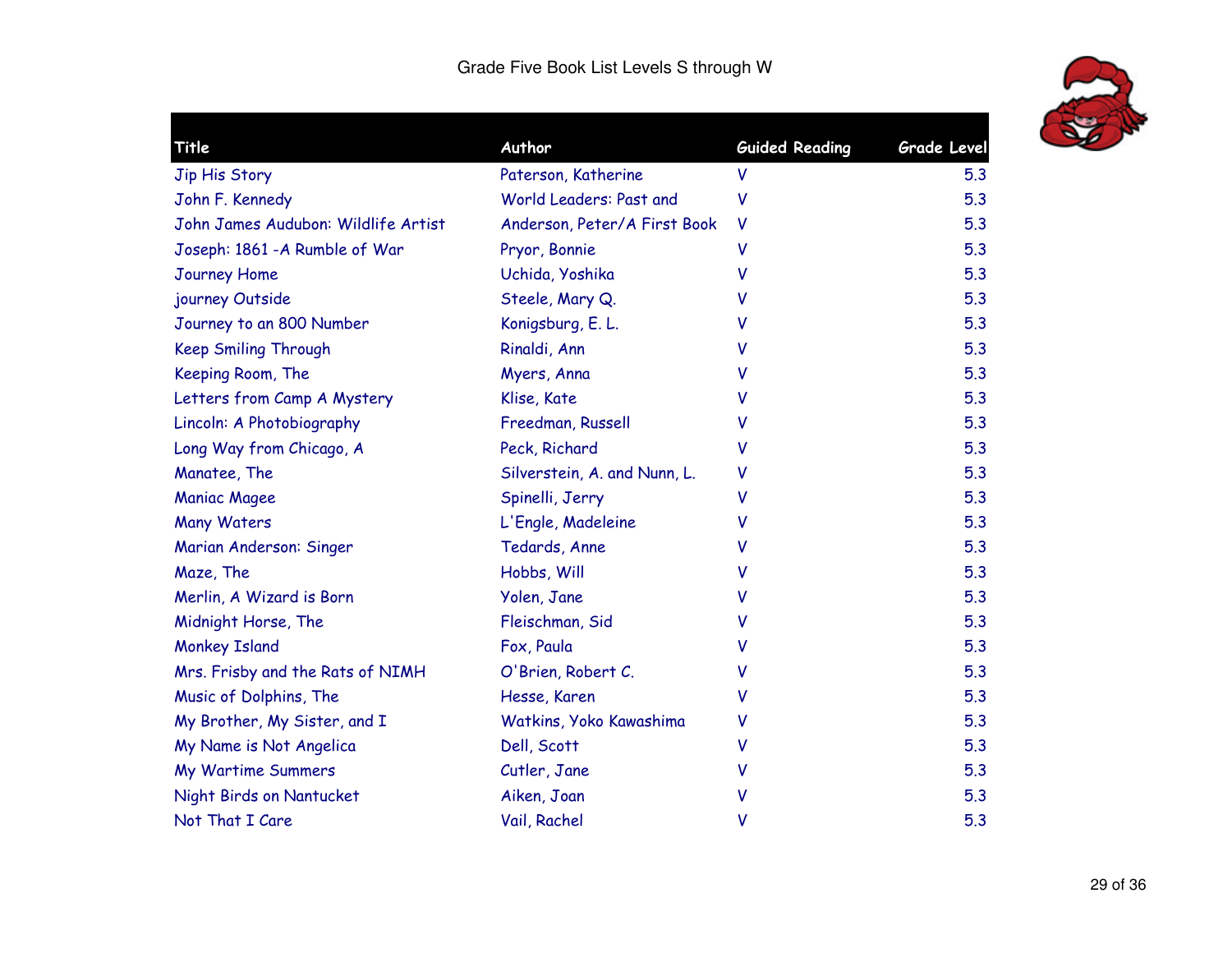

| Title                                 | Author                       | <b>Guided Reading</b> | <b>Grade Level</b> |
|---------------------------------------|------------------------------|-----------------------|--------------------|
| Old Yeller                            | Gipson, Fred                 | V                     | 5.3                |
| On The Far Side Of The Mountain       | George, Jean Craighead       | v                     | 5.3                |
| <b>One More River</b>                 | Banks, Lynne Reid            | v                     | 5.3                |
| Pleasing the Ghost                    | Creech, Sharon               | v                     | 5.3                |
| Pocket Full of Seeds, A               | Sachs, Marilyn               | v                     | 5.3                |
| Pool of Fire, The                     | Christopher, John            | V                     | 5.3                |
| Promise Me the Moon                   | Barnes, Joyce Annette Barnes | v                     | 5.3                |
| Rainbow People, The                   | Yep, Laurence                | V                     | 5.3                |
| Rascal                                | North, Sterling              | ٧                     | 5.3                |
| Remarkable Journey of Prince Jen, The | Alexander, Lloyd             | v                     | 5.3                |
| Riddle of the Rosetta Stone, The      | Giblin, James Cross          | v                     | 5.3                |
| Root Cellar, The                      | Lunn, Janet                  | v                     | 5.3                |
| <b>Scared Stiff</b>                   | Malcolm, Jahnna N.           | v                     | 5.3                |
| Secret of Nimh, The                   | Brien, Robert C.             | v                     | 5.3                |
| Silent to the Bone                    | Konigsburg, E. L.            | v                     | 5.3                |
| Skateway to Freedom                   | Alma, Ann                    | v                     | 5.3                |
| So Far From the Bamboo Grove          | Watkins, Yoko Kawashima      | v                     | 5.3                |
| Sojourner Truth: Ain't I a Woman?     | McKissack, Patricia          | v                     | 5.3                |
| Soldier's Heart                       | Paulsen, Gary                | v                     | 5.3                |
| <b>SOS Titanic</b>                    | Bunting, Eve                 | v                     | 5.3                |
| Stealing Home: The Story of Jackie    | Denenberg, Barry             | v                     | 5.3                |
| Tent, The                             | Paulsen, Gary                | v                     | 5.3                |
| Thief in the Village, A               | Berry, James                 | v                     | 5.3                |
| Thief of Hearts                       | Yep, Laurence                | v                     | 5.3                |
| Tom's Midnight Garden                 | Pearce, Philippa             | v                     | 5.3                |
| Tree by Leaf                          | Voigt, Cynthia               | v                     | 5.3                |
| Troubling a Star                      | L'Engle, Madeleine           | V                     | 5.3                |
|                                       |                              |                       |                    |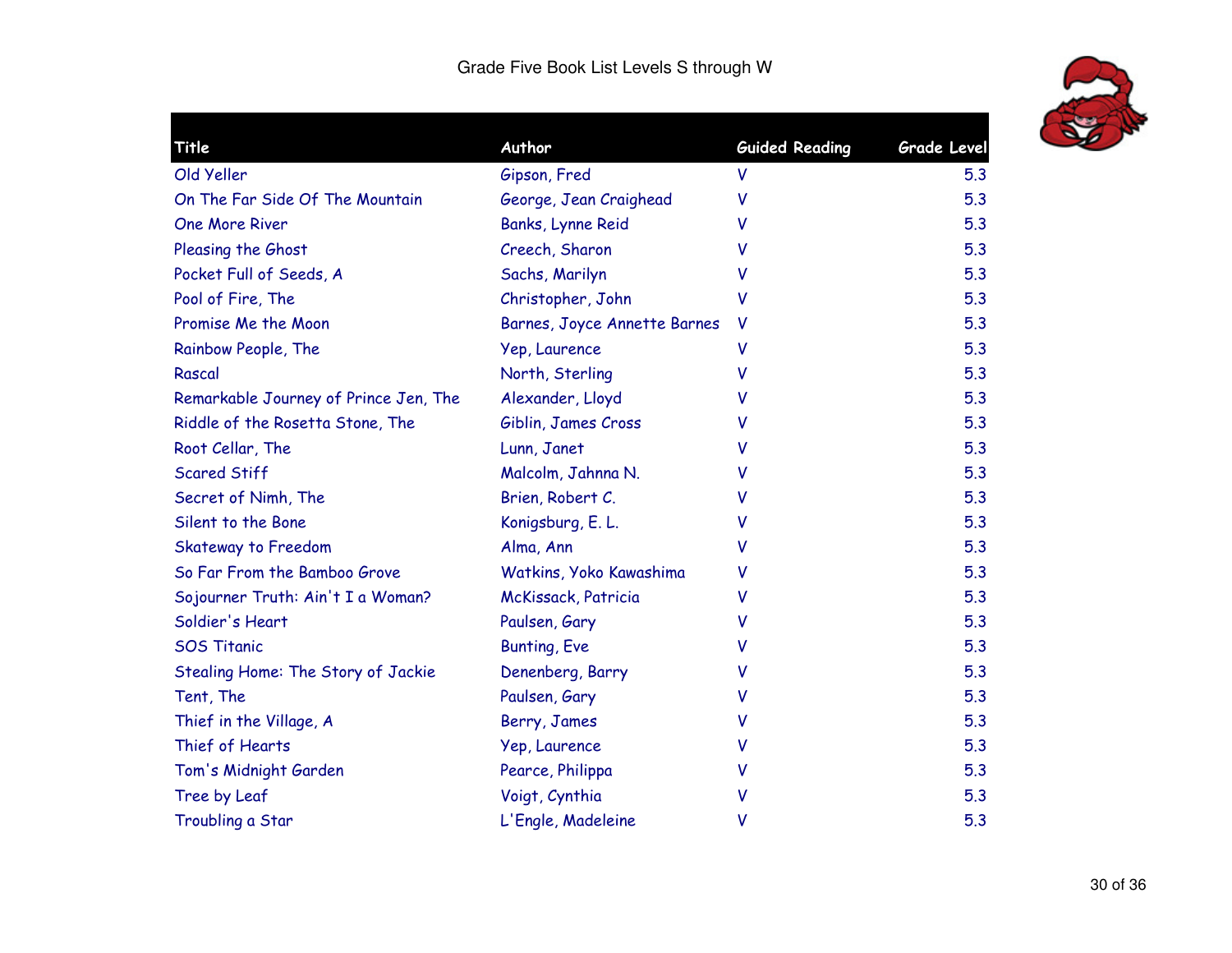

| Title                                    | Author               | <b>Guided Reading</b> | Grade Level |
|------------------------------------------|----------------------|-----------------------|-------------|
| True Confessions of Charlotte Doyle, The | Avi                  | V                     | 5.3         |
| Twenty-One Balloons, The                 | DuBois, William      | v                     | 5.3         |
| Underground Railroad, The                | <b>Bial, Raymond</b> | v                     | 5.3         |
| <b>Walk Two Moons</b>                    | Creech, Sharon       | v                     | 5.3         |
| Wanderer, The                            | Creech, Sharon       | v                     | 5.3         |
| <b>Watchers: Island</b>                  | Lerangis, Peter      | v                     | 5.3         |
| Watchers: J.D.                           | Lerangis, Peter      | v                     | 5.3         |
| Watchers: Lab 6                          | Lerangis, Peter      | v                     | 5.3         |
| Watchers: Last Stop                      | Lerangis, Peter      | v                     | 5.3         |
| <b>Watchers: Rewind</b>                  | Lerangis, Peter      | v                     | 5.3         |
| Watchers: War                            | Lerangis, Peter      | v                     | 5.3         |
| Westing Game, The                        | Raskin, Ellen        | v                     | 5.3         |
| <b>Wflliwaw!</b>                         | Bodoff, Tom          | v                     | 5.3         |
| When the Tripods Came                    | Christopher, John    | v                     | 5.3         |
| White Mountain, The                      | Christopher, John    | v                     | 5.3         |
| Wind in the Door, A                      | L'Engle, Madeleine   | v                     | 5.3         |
| Window, The                              | Ingold, Jeanette     | v                     | 5.3         |
| Witches of Worm, The                     | Jackson, Shirley     | v                     | 5.3         |
| Wolves of Willoughby Chase, The          | Aiken, Joan          | v                     | 5.3         |
| Words of Stone                           | Henkes, Kevin        | v                     | 5.3         |
| Wrinkle in Time, A                       | L'Engle, Madeleine   |                       | 5.3         |
| Yolonda's Genius                         | Fenner, Carol        | ۷                     | 5.3         |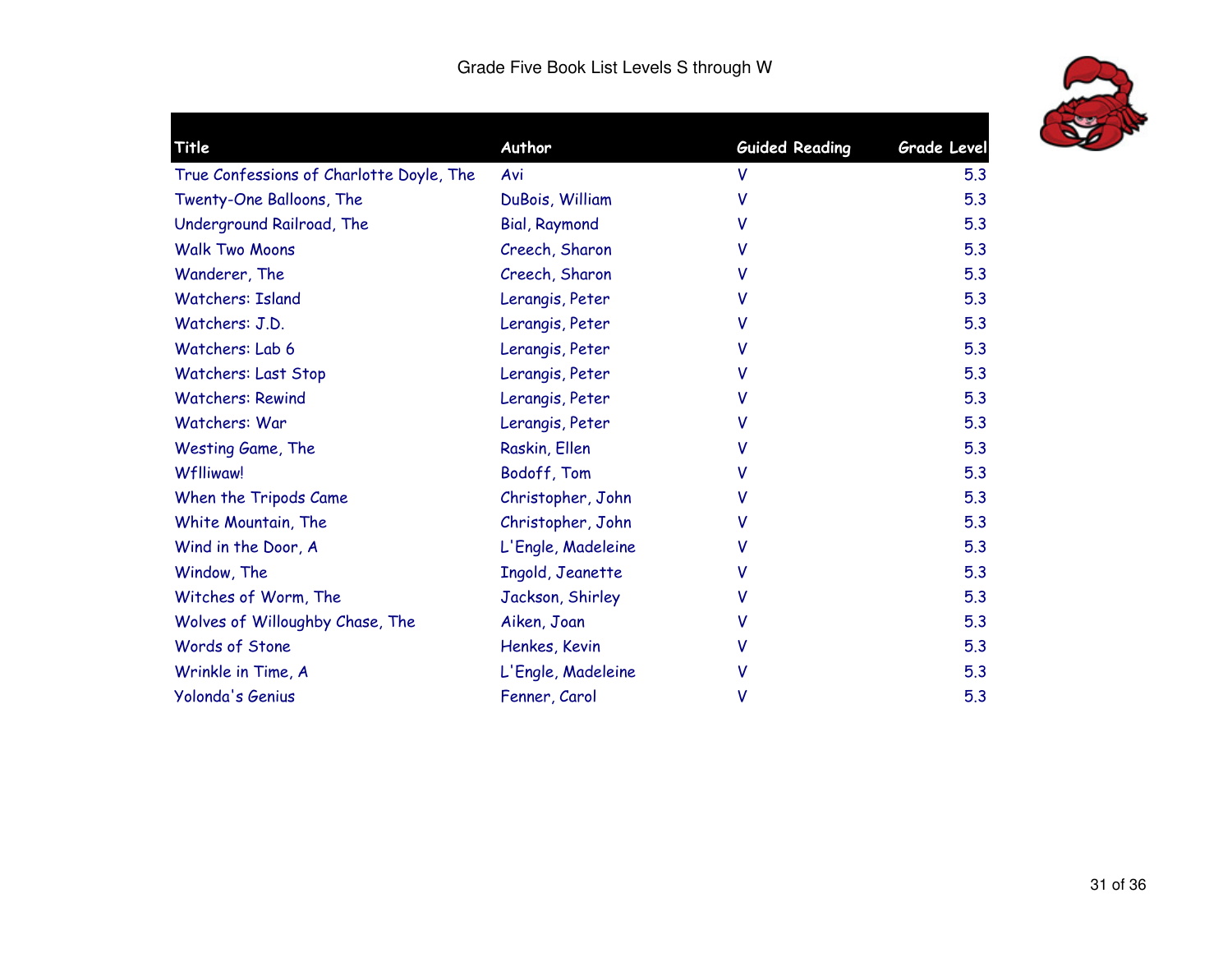| Title                                                        | Author                  | <b>Guided Reading</b> | <b>Grade Level</b> |
|--------------------------------------------------------------|-------------------------|-----------------------|--------------------|
| <b>Level W</b>                                               |                         |                       |                    |
| <b>Across the Lines</b>                                      | Reeder, Carolyn         | W                     | 5.7                |
| After the Dancing Days                                       | Rostkowski, Margaret I  | W                     | 5.7                |
| After the War                                                | Matas, Carol            | W                     | 5.7                |
| An Island Far from Home                                      | Donahue, John           | W                     | 5.7                |
| Anne Frank: Life in Hiding                                   | Hurwitz, Johanna        | W                     | 5.7                |
| Arkadians, The                                               | Alexander, Lloyd        | W                     | 5.7                |
| Banished, The                                                | Levin, Betty            | W                     | 5.7                |
| Between the Dragon and the Eagle                             | Schneider, Mical        | W                     | 5.7                |
| <b>Black Pearl, The</b>                                      | O'Dell, Scott           | W                     | 5.7                |
| <b>Blue Heron</b>                                            | Avi                     | W                     | 5.7                |
| Blue-Eyed Daisy, A                                           | Rylant, Cynthia         | W                     | 5.7                |
| Call Me Francis Tucker                                       | Paulsen, Gary           | W                     | 5.7                |
| Castle of Llyr, The                                          | Alexander, Lloyd        | W                     | 5.7                |
| Child of the Owl                                             | Yep, Laurence           | W                     | 5.7                |
| Christa McAuliffe: Teacher in Space                          | Naden, Corinne J. & Blu | W                     | 5.7                |
| Danger In Quicksand Swamp                                    | Wallace, Bill           | W                     | 5.7                |
| Dicey's Song                                                 | Voigt, Cynthia          | W                     | 5.7                |
| Dog in The Freezer, The                                      | Mazer, Harry            | W                     | 5.7                |
| Dragon Cauldron                                              | Yep, Laurence           | W                     | 5.7                |
| Dragon of the Lost Sea                                       | Yep, Laurence           | W                     | 5.7                |
| Dragon Steel                                                 | Yep, Laurence           | W                     | 5.7                |
| Dragon War                                                   | Yep, Laurence           | W                     | 5.7                |
| Dragon Wings                                                 | Yep, Laurence           | W                     | 5.7                |
| Dragon's Gate                                                | Yep, Laurence           | W                     | 5.7                |
| Dragonwings                                                  | Yep, Laurence           | W                     | 5.7                |
| Easter Island: Giant Stone Statues Tell of a Arnold Caroline |                         | W                     | 5.7                |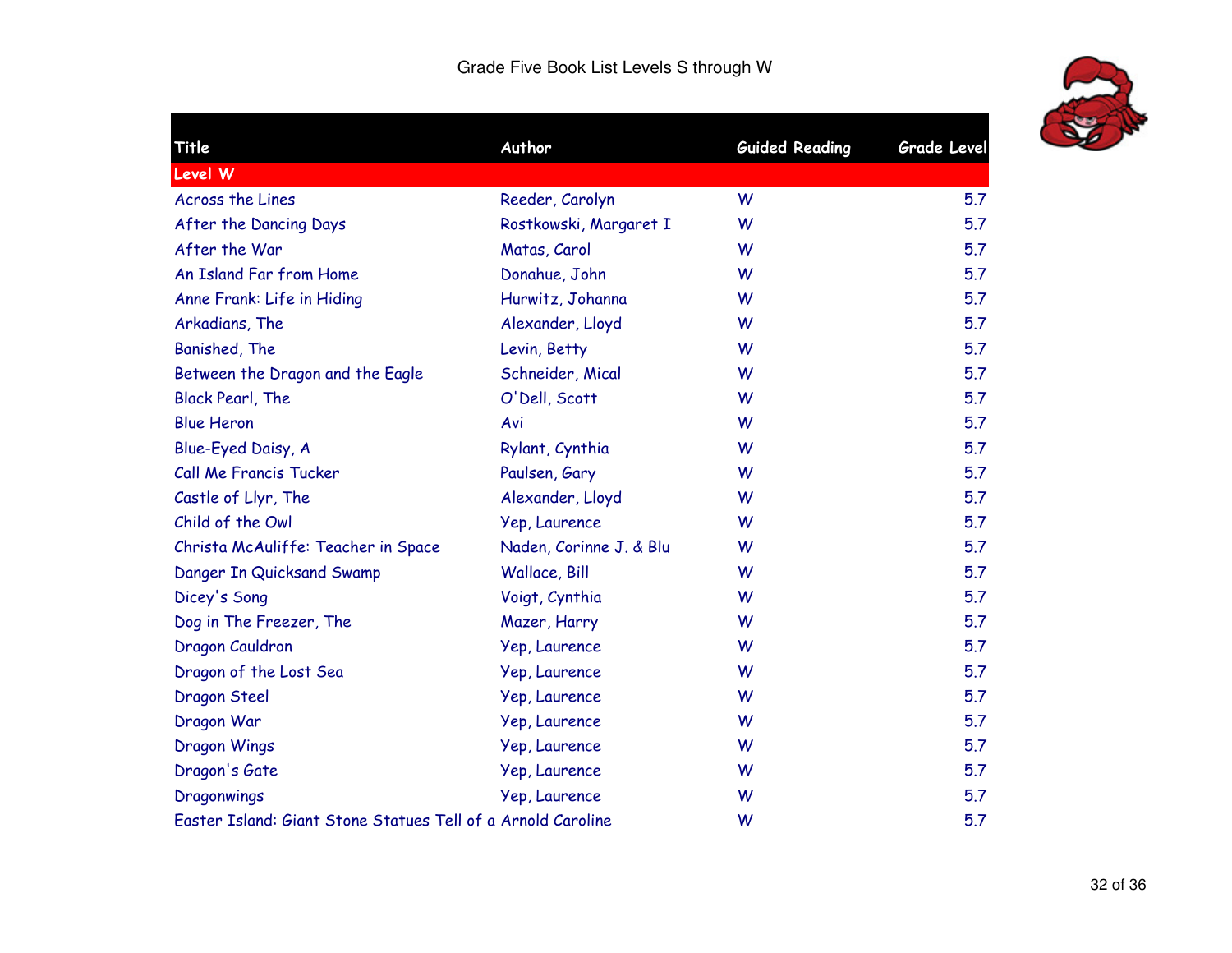

| Title                                         | Author                        | <b>Guided Reading</b> | Grade Level |
|-----------------------------------------------|-------------------------------|-----------------------|-------------|
| Eleanor Roosevelt, A Life of Discovery        | Freedman, Russell             | W                     | 5.7         |
| Exploring an Ocean Tide Pool                  | Bendick, Jeanne               | W                     | 5.7         |
| <b>Extraordinary American Indians</b>         | Avery, Susan & Skinner, Linda | W                     | 5.7         |
| <b>Extraordinary Black Americans: From</b>    | Altman, Susan                 | W                     | 5.7         |
| <b>Extraordinary Jewish Americans</b>         | <b>Brooks, Philip</b>         | W                     | 5.7         |
| <b>Extraordinary People with Disabilities</b> | Kent, D. & Quinlan, K. A.     | W                     | 5.7         |
| <b>Extraordinary Women in Politics</b>        | Gutatta, Charles              | W                     | 5.7         |
| <b>Extraordinary Women Journalists</b>        | Price-Groff, Claire           | W                     | 5.7         |
| <b>Extraordinary Women of Medicine</b>        | Stille, Darlene R.            | W                     | 5.7         |
| Extraordinary Women of the American           | Alter, Judy                   | W                     | 5.7         |
| <b>Extraordinary Women Scientists</b>         | Stille, Darlene R,            | W                     | 5.7         |
| <b>Extraordinary Young People</b>             | Brill, Marlene Targ           | W                     | 5.7         |
| Eye, the Ear, and the Arm, The                | Farmer, Nancy                 | W                     | 5.7         |
| Face to Face                                  | Bauer, Marion Dane            | W                     | 5.7         |
| Garden of Eden Motel, The                     | Hamilton, Morse               | W                     | 5.7         |
| Girt From Yamhill, A                          | Cleary, Beverly               | W                     | 5.7         |
| Gone from Home                                | Johnson, Angela               | W                     | 5.7         |
| Grand Canyon Journey, A: Tracing Time in      | Anderson, Peter/A First Book  | W                     | 5.7         |
| <b>Great Whales: The Gentle Giants</b>        | Lauber, Patricia              | W                     | 5.7         |
| Guardian of the Dark                          | Spencer, Bev                  | W                     | 5.7         |
| Honorable Prison, The                         | Becerra de Jenkins, Lyll      | W                     | 5.7         |
| Hope Was Here                                 | Bauer, Joan                   | W                     | 5.7         |
| House on Mango Street, The                    | Cisneros, Sandra              | W                     | 5.7         |
| I Am A Star: Child of the Holocaust           | Auerbacher, Inge              | W                     | 5.7         |
| In Search of the Grand Canyon                 | Fraser, Mary Ann              | W                     | 5.7         |
| Iron Ring, The                                | Alexander, Lloyd              | W                     | 5.7         |
| Jack's New Power: Stories From a              | Gantos, Jack                  | W                     | 5.7         |
|                                               |                               |                       |             |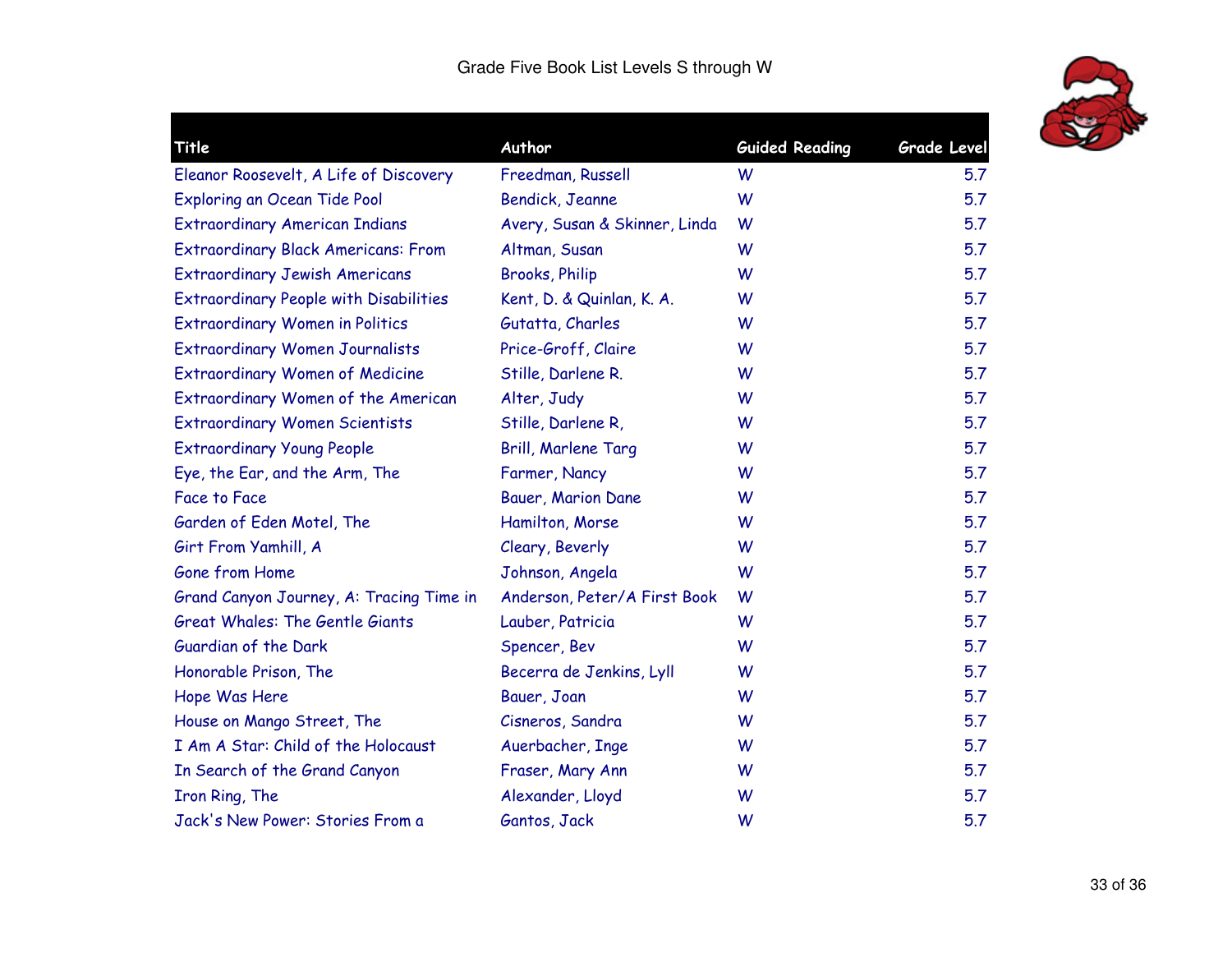

| Title                                                         | Author                   | <b>Guided Reading</b> | Grade Level |
|---------------------------------------------------------------|--------------------------|-----------------------|-------------|
| John A Macdonald                                              | Waite, Peter B.          | W                     | 5.7         |
| Kiss the Dust                                                 | Laird, Elizabeth         | W                     | 5.7         |
| Letters to Julia                                              | Holmes, Barbara Ware     | W                     | 5.7         |
| Life and Words of Martin Luther King, Jr.,                    | Peck, Ira                | W                     | 5.7         |
| Lion, the Witch and the Wardrobe                              | Lewis, C. S.             | W                     | 5.7         |
| <b>Local News</b>                                             | Soto, Gary               | W                     | 5.7         |
| Lost Garden, The                                              | Yep, Laurence            | W                     | 5.7         |
| <b>Louis Riell</b>                                            | Neering, Rosemary        | W                     | 5.7         |
| Magical Adventures of Pretty Pearl, The                       | Hamilton, Virginia       | W                     | 5.7         |
| Mama, Let's Dance                                             | Hermes, Patricia         | W                     | 5.7         |
| <b>Mark Twain</b>                                             | Cox, Clinton             | W                     | 5.7         |
| Maya Angelou: Greeting the Morning                            | King, Sarah E.           | W                     | 5.7         |
| Meteorite!: The Last Days of the Dinosaurs Norris, Richard    |                          | W                     | 5.7         |
| <b>Missing May</b>                                            | Rylant, Cynthia          | W                     | 5.7         |
| <b>Moccasin Trail</b>                                         | McGraw, Eloise           | W                     | 5.7         |
| Moon Bridge, The                                              | Savin, Marcia            | W                     | 5.7         |
| Moon Over Tennessee: A Boy's Civil War                        | Crist-Evans, Craig       | W                     | 5.7         |
| Mouse Rap, The                                                | Myers, Walter Dean       | W                     | 5.7         |
| Mr. Lincoln's Drummer                                         | Wisler, G. Clifton       | W                     | 5.7         |
| My Own Two Feet                                               | Cleary, Beverly          | W                     | 5.7         |
| Nellie McClung                                                | Benham, Mary Lile        | W                     | 5.7         |
| Newbery Halloween, A: A Dozen Scary                           | Greenberg, Martin H. &   | W                     | 5.7         |
| Night Flyers, The                                             | Jones, Elizabeth McDavid | W                     | 5.7         |
| Nightjohn                                                     | Paulsen, Gary            | W                     | 5.7         |
| <b>Orphan Train Adventures:</b>                               | Nixon, Joan Lowery       | W                     | 5.7         |
| Orphan Train Adventures: Caught in the Act Nixon, Joan Lowery |                          | W                     | 5.7         |
| Orphan Train Adventures: Dangerous                            | Nixon, Joan Lowery       | W                     | 5.7         |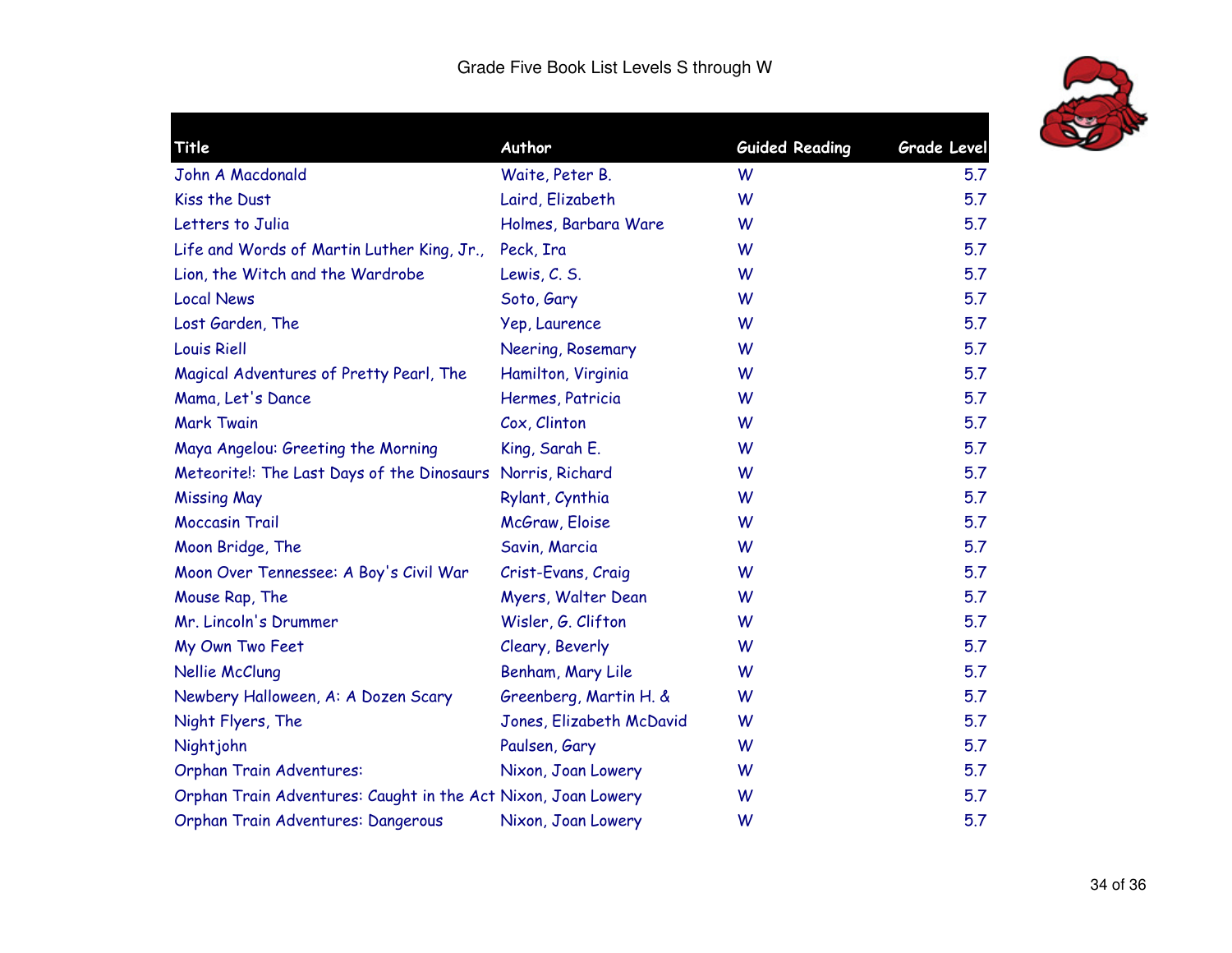

| Title                                                   | Author                        | <b>Guided Reading</b> | Grade Level |
|---------------------------------------------------------|-------------------------------|-----------------------|-------------|
| Orphan Train Adventures: In the Face of                 | Nixon, Joan Lowery            | W                     | 5.7         |
| Orphan Train Adventures: Keeping Secrets                | Nixon, Joan Lowery            | W                     | 5.7         |
| Orphan Train Adventures: Place to Belong,               | Nixon, Joan Lowery            | W                     | 5.7         |
| Our Endangered Planet (Oceans)                          | Hoff, M. and Rodgers, M.      | W                     | 5.7         |
| People Could Fly, American Black Folktales              | Hamilton, Virginia            | W                     | 5.7         |
| Phantom Tollbooth, The                                  | Juster, Norton                | W                     | 5.7         |
| <b>Phoenix Rising</b>                                   | Hesse, Karen                  | W                     | 5.7         |
| Pine Hollow: Changing Leads                             | Bryant, Bonnie                | W                     | 5.7         |
| <b>Pine Hollow: Conformation Faults</b>                 | Bryant, Bonnie                | W                     | 5.7         |
| Pine Hollow: Reining In                                 | Bryant, Bonnie                | W                     | 5.7         |
| Pine Hollow: The Long Ride                              | Bryant, Bonnie                | W                     | 5.7         |
| Pine Hollow: The Trail Home                             | Bryant, Bonnie                | W                     | 5.7         |
| Pride of Puerto Rico: The Life of Roberto               | Walker, Robert Paul           | W                     | 5.7         |
| Proud Taste For Scarlet And Miniver                     | Konigsburg, E. L.             | W                     | 5.7         |
| Red Cap                                                 | Wisler, G. Clifton            | W                     | 5.7         |
| Ring of Endless Light, A                                | L'Engle, Madeleine            | W                     | 5.7         |
| Roll of Thunder, Hear My Cry                            | Taylor, Mildred               | W                     | 5.7         |
| Sarny: A Life Remembered                                | Paulsen, Gary                 | W                     | 5.7         |
| Saturnalia                                              | Flack, Marjorie               | W                     | 5.7         |
| Sea Otter Rescue: The Aftermath of an Oil Smith, Roland |                               | W                     | 5.7         |
| Selchie's Seed, The                                     | Levey Oppenheim, Shulamith    | W                     | 5.7         |
| Serpent's Children, The                                 | Yep, Laurence                 | W                     | 5.7         |
| Seventh Tower, The: The Fall                            | Nix, Garth                    | W                     | 5.7         |
| Shades of Gray                                          | Reeder, Carolyn               | W                     | 5.7         |
| Sing for Your Father, Su Phan                           | Pevsner, Stella and Tang, Fay | W                     | 5.7         |
| Sister                                                  | Greenfield, Eloise            | W                     | 5.7         |
| Slam!                                                   | Myers, Walter Dean            | W                     | 5.7         |
|                                                         |                               |                       |             |